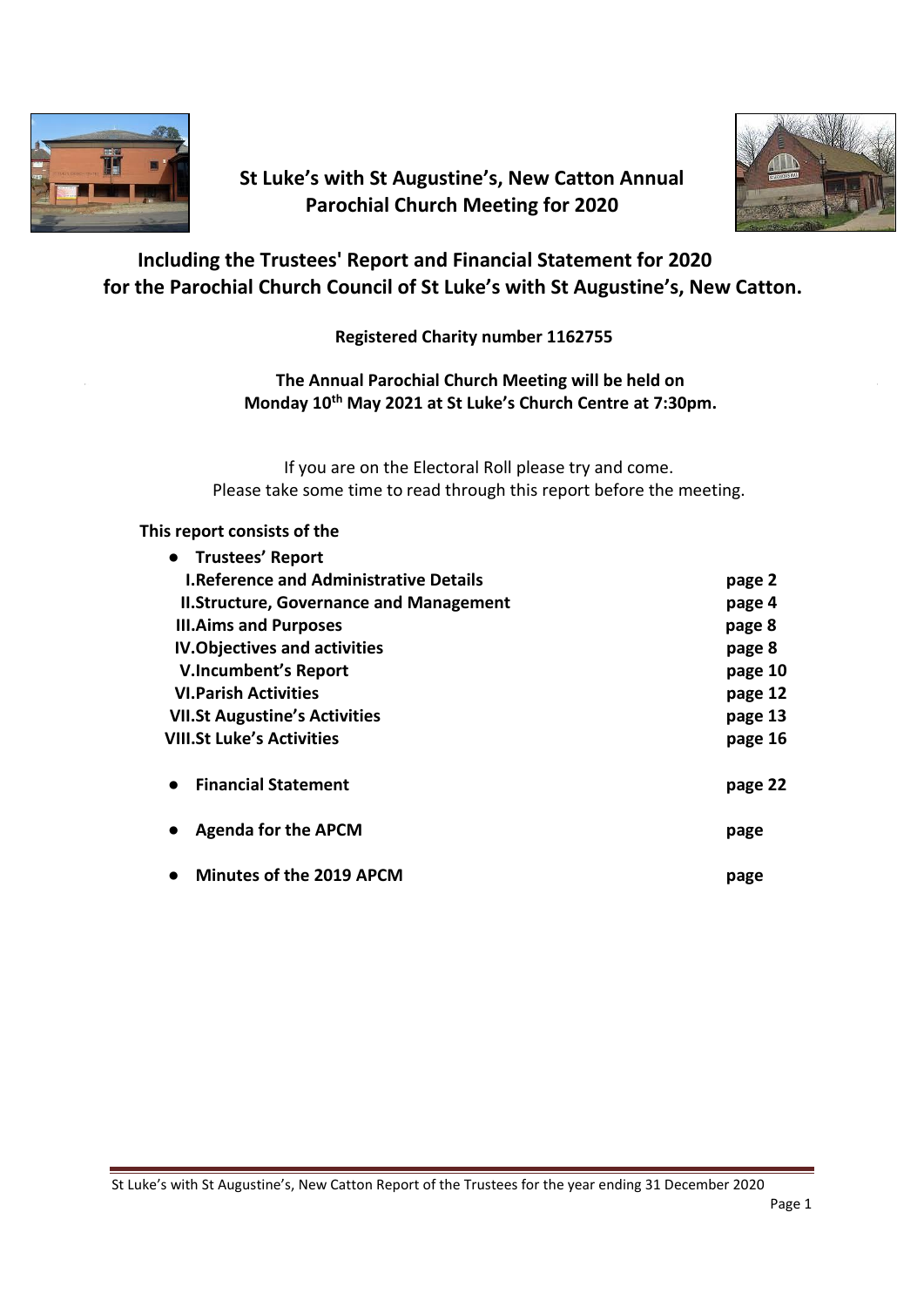# **Trustees' Report for the Year ending 31 December 2020.**

The Trustees present their report with the financial statements of the charity for the year ended 31 December 2020.

# **I. Reference and Administrative information**

| <b>Church Addresses</b> |  |
|-------------------------|--|
| St Luke's Church        |  |

61, Aylsham Road Gildencroft, Norwich Norwich NR3 2HF NR3 1DS

St Augustine's Church Hall

## **Membership of the PCC (April 2019-April 2020)**

| <b>Name</b>                             | <b>Church</b>  | Role                                                          | Term ends at APCM in                             |
|-----------------------------------------|----------------|---------------------------------------------------------------|--------------------------------------------------|
| Sarah Quantrill                         | <b>Both</b>    | Interim Priest-in-charge<br>(from 12 <sup>th</sup> July 2018) | Left Parish on<br>15 <sup>th</sup> November 2020 |
| Carrie Sant                             | St Augustine's | Church warden                                                 | 2021                                             |
|                                         |                | Deanery Synod Rep                                             | 2023                                             |
| Melissa Snell                           | St Luke's      | Church warden                                                 | 2021                                             |
| Karen Wimhurst                          | St Luke's      | <b>PCC Secretary</b>                                          | 2022                                             |
| <b>Howard Green</b>                     | St Augustine's | <b>PCC Treasurer</b>                                          | 2023                                             |
| <b>Nicky Burr</b>                       | St Luke's      | Deanery Synod Rep                                             | 2023                                             |
| <b>VACANCY</b>                          | St Luke's      | Deanery Synod Rep                                             |                                                  |
| Dot Lenton                              | St Augustine's | <b>Elected Lay Rep</b>                                        | 2022                                             |
| Judy Reynolds                           | St Augustine's | <b>Elected Lay Rep</b>                                        | 2022                                             |
| Elwira Zwolinska                        | St Augustine's | <b>Elected Lay Rep</b>                                        | 2021                                             |
| Jean Easton                             | St Luke's      | Elected Lay Rep                                               | 2022                                             |
| Martin Smith                            | St Luke's      | <b>Elected Lay Rep</b>                                        | 2022                                             |
| <b>Simon Snell</b>                      | St Luke's      | <b>Elected Lay Rep</b>                                        | 2022                                             |
| <b>VACANCY</b>                          | St Luke's      | <b>Elected Lay Rep</b>                                        |                                                  |
|                                         |                |                                                               |                                                  |
| Parish wardens                          |                | $\overline{2}$                                                |                                                  |
| <b>Elected Members</b>                  |                | 9                                                             |                                                  |
| <b>Deanery Synod Reps</b>               |                | $2 (+ 1$ vacancy)                                             |                                                  |
| Diocesan Synod Rep                      |                | $\Omega$                                                      |                                                  |
| Ex Officio                              |                | $\mathbf{1}$                                                  |                                                  |
| Co-opted                                |                | $\mathbf{1}$                                                  |                                                  |
| <b>Total possible PCC</b><br>membership | 15             | <b>Actual PCC Membership: 11</b>                              |                                                  |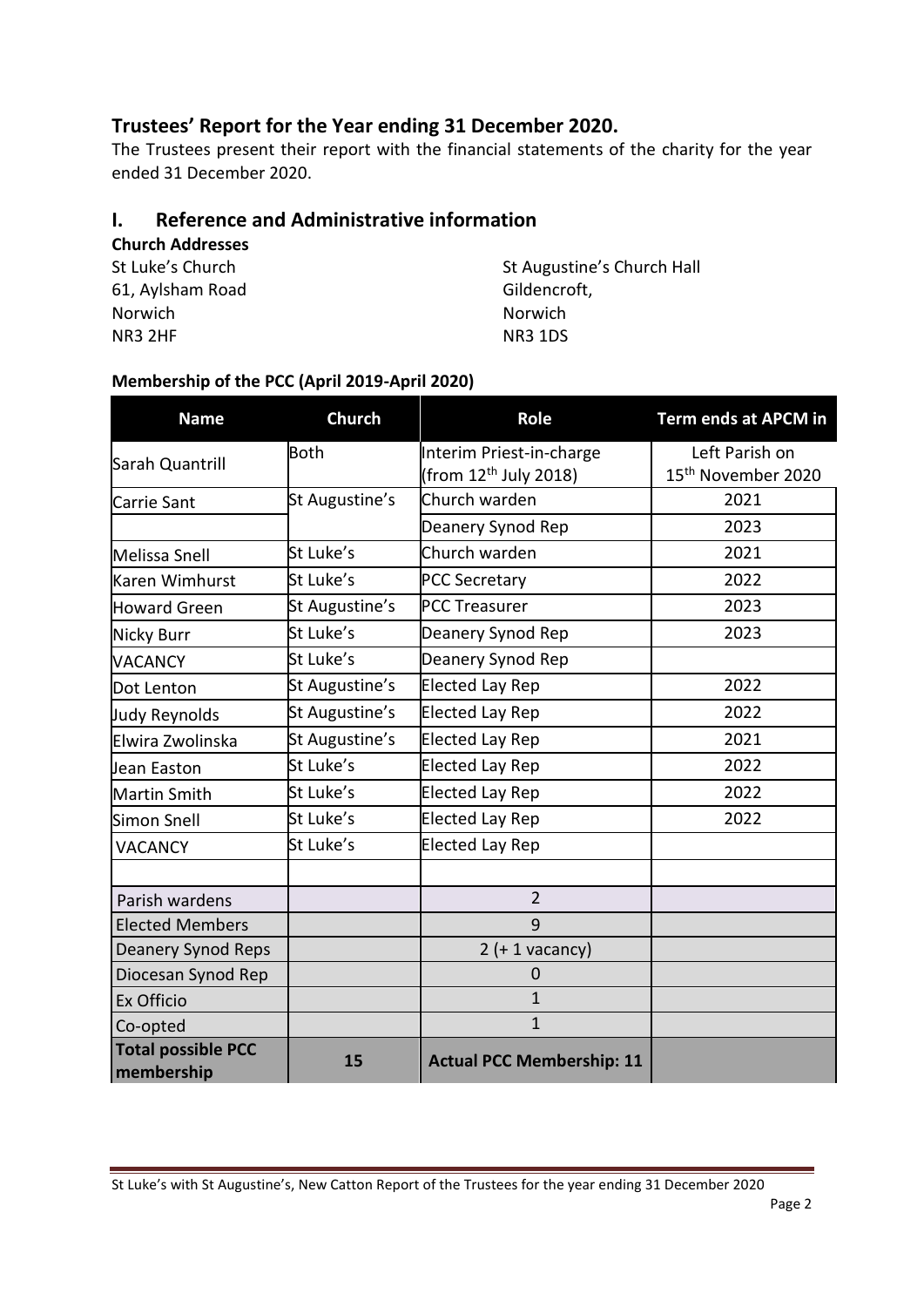# **Membership of the District Church Councils**

| <b>St Augustine's DCC</b> |                              |                              |
|---------------------------|------------------------------|------------------------------|
| <b>Name</b>               | Role                         | <b>Term Ends</b>             |
| Sarah Quantrill           | Interim Priest-in-charge     | Ex officio (left 15/11/2020) |
| Carrie Sant               | Parish Warden                | 2021                         |
|                           | Deanery Synod                | 2023                         |
| <b>Howard Green</b>       | <b>Elected Lay Rep</b>       |                              |
|                           | <b>DCC Treasurer</b>         | 2023                         |
|                           | <b>PSO Vulnerable Adults</b> |                              |
| <b>Phil Kerrison</b>      | Elected Lay Rep              | 2023                         |
| Dot Lenton                | Elected Lay Rep              | 2022                         |
|                           | PSO Children & Young People  |                              |
| Tim Lenton                | Elected Lay Rep              | 2022                         |
| Judy Reynolds             | Elected Lay Rep              | 2022                         |
| Elwira Zwolinska          | Elected Lay Rep              | 2021                         |
| <b>Matthew Williams</b>   | Elected Lay Rep              | 2023                         |
| <b>VACANCY</b>            |                              |                              |
| <b>VACANCY</b>            |                              |                              |

| <b>St Luke's DCC</b>   |                               |                              |
|------------------------|-------------------------------|------------------------------|
| <b>Name</b>            | <b>Role</b>                   | <b>Term Ends</b>             |
| Sarah Quantrill        | Interim Priest-in-charge      | Ex officio (left 15/11/2020) |
| Melissa Snell          | Parish Warden                 | 2021                         |
| Nicky Burr             | Deanery Synod Rep             | 2023                         |
| <b>Frances Cooke</b>   | Elected Lay Rep               | 2023                         |
|                        | <b>PSO</b>                    |                              |
| Jean Easton            | Elected Lay Rep               | 2022                         |
| <b>Beth Magee</b>      | Elected Lay Rep               | 2023                         |
| Sam Pittam-Smith       | Elected Lay Rep               | 2022                         |
| Simon Snell            | <b>Elected Lay Rep</b>        | 2022                         |
| Martin Smith           | Elected Lay Rep               | 2022                         |
| Karen Wimhurst         | Elected Lay Rep/DCC Secretary | 2022                         |
| <b>Martin Wimhurst</b> | Co-opted/DCC Treasurer        | 2021                         |
| <b>VACANCY</b>         | Elected Lay Rep               |                              |
| <b>VACANCY</b>         | Elected Lay Rep               |                              |

# **Appointed by the PCC**

| Electoral Roll Officer: | Mark Smith                                                                                              |
|-------------------------|---------------------------------------------------------------------------------------------------------|
| Safeguarding:           | Frances Cooke (St Luke's: Children and Adults at Risk)<br>Howard Green (St Augustine's: Adults at Risk) |
|                         | Dot Lenton (St Augustine's: Children)                                                                   |
| Independent Examiner:   | Nik Vitkovitch, FloD                                                                                    |
| Parish Bookkeeper:      | Deborah Jennings                                                                                        |

St Luke's with St Augustine's, New Catton Report of the Trustees for the year ending 31 December 2020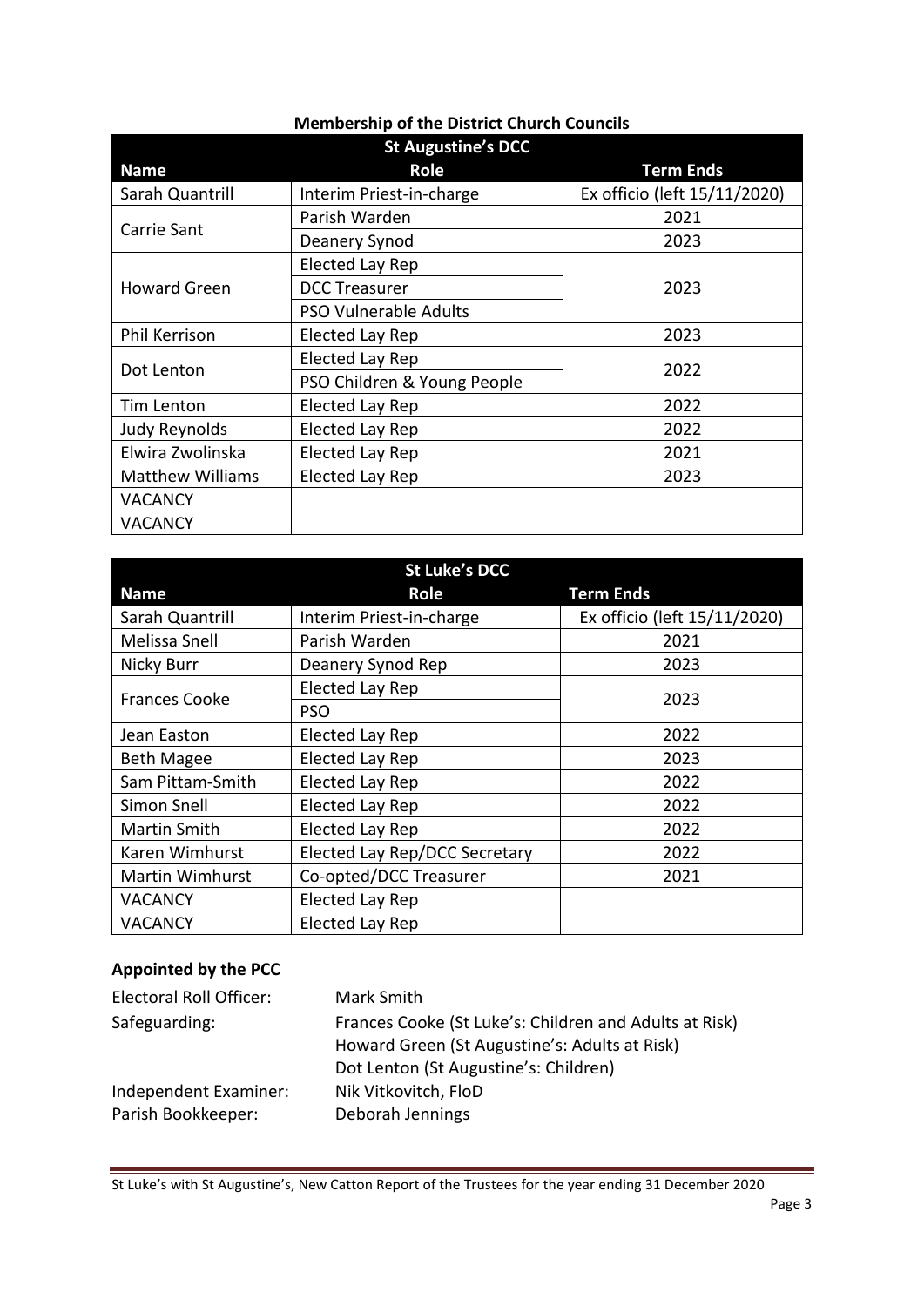# **Our Banks**

Barclays plc (St Luke's current and deposit accounts) TSB (St Augustine's current account) CBF Church of England deposit account (CCLA) (St Luke's) Norwich Credit Union (St Luke's loan guarantee fund).

# **II. Structure, Governance and Management**

# **Structure**

The PCC is a charity registered with the Charity Commission; Registered Charity number 1162755.

It is listed in the Charity Commission Register as the Parochial Church Council of the Ecclesiastical Parish of St Luke's with St Augustine's, New Catton.

The PCC is a corporate body established by the Church of England. It operates under the Parochial Church Council Powers Measure.

The PCC is chaired by the incumbent. It is the decision-making body of the Parish and is accountable to the Diocese.

The PCC is responsible for making decisions on all matters of general concern and importance to the parish including deciding on how the funds of the PCC are to be spent. The full PCC met four times during the year.

Each Church has its own DCC, which is responsible and accountable to the PCC for the day-to-day operation of its church. Each DCC is chaired by the incumbent.

We pay a bookkeeper to serve St Augustine's DCC and to prepare the end of year accounts for the PCC, a hall bookings manager for St Augustine's, and cleaners for both churches. These are employed as contractors.

The PCC Quorum is 5 (1/3 of lay representation under current Parish scheme) which includes the incumbent and at least one member of each DCC.

The Parish Wardens and the incumbent meet each month to plan and review the month ahead.

## **Appointment of PCC/DCC Members**

The method of appointment of PCC members is set out in the Church Representation Rules and governed by a parish scheme which was last revised in 2018 and ratified by Bishop's Council on 23rd May 2019.

All those who attend our services / members of the congregation are encouraged to register on the Electoral Roll and are then eligible to stand for election to the PCC after a 6-month period. Vacancies are advertised in each church.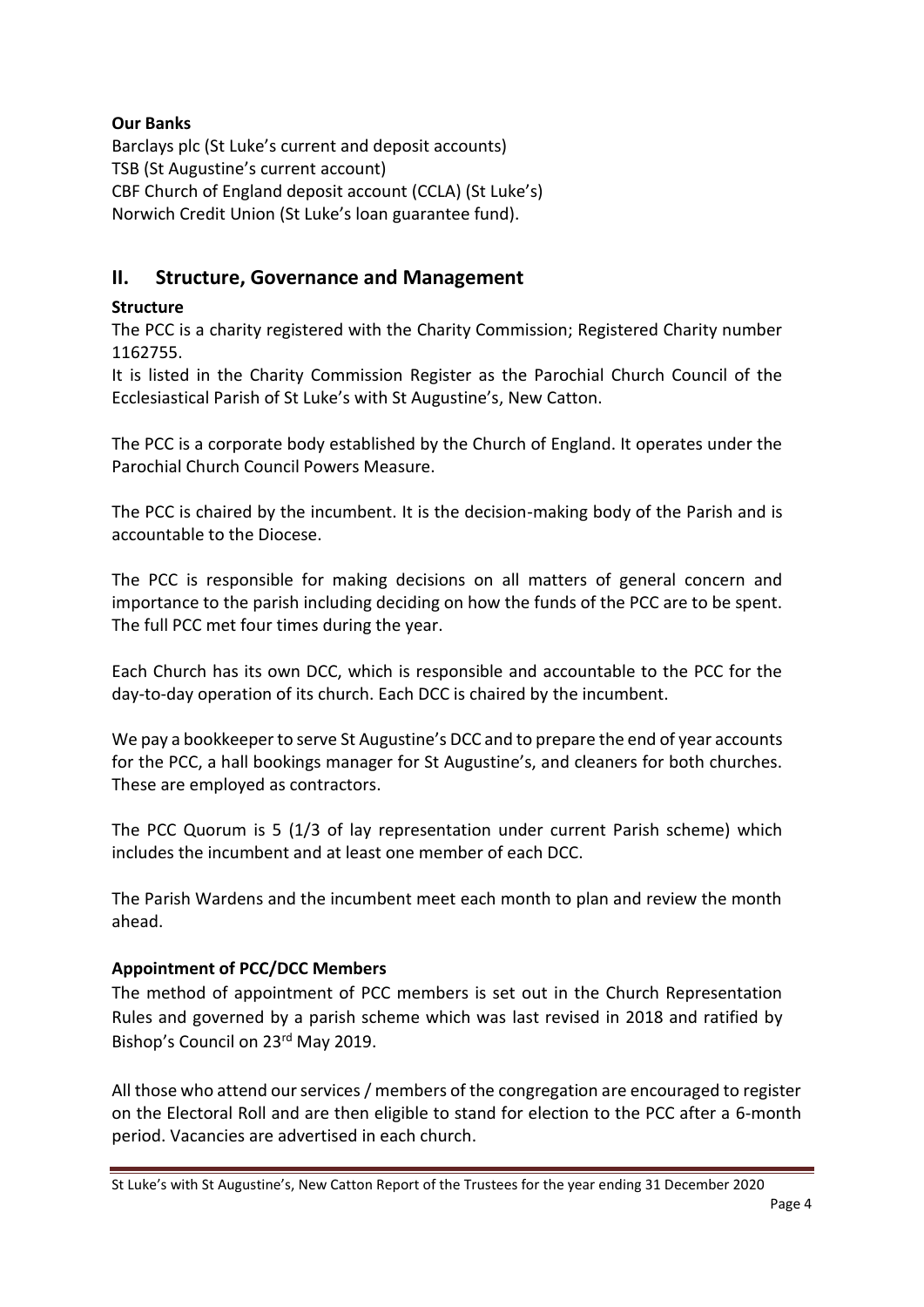## **Meetings**

The incumbent chairs the PCC and DCCs. In the case of a vacancy, this role is performed by the churchwardens.

The PCC normally meets four times each year.

Each DCC normally meets four times each year.

Additional meetings can be called by the Parish Wardens or the Incumbent.

#### **Period of Service**

Parish Wardens are elected annually. All other members are elected for a three-year period. Members can stand for re-election at the end of their period of service. PCC Reps are elected annually from their DCC.

#### **Payments to PCC Members**

The incumbent receives a stipend from the Church of England and reasonable out of pocket expenses and is ex-officio chair of the PCC and the two DCCs. No other members receive any payments except for reimbursement of out of pocket church related expenses.

#### **PCC Sub-Committees**

Events Committee Safeguarding Standing Committee

In addition, St Luke's DCC also has a Fabric Committee.

#### **Public Benefit**

Any member of the public may take part in Church of England activities and services. The PCC also provides, promotes or facilitates services available to groups of people including children and young people, people on low incomes, the elderly, refugees, the homeless, people with mental health issues, ethnic minority groups and others in need or considered vulnerable.

The churches also support the following community activities in a variety of ways, including the use of our buildings: Lunch Club, Thursday Club, Strands and English+.

The churches have a good relationship with the local infant and junior schools, with the incumbent listening to children from the infant school read every week, and with monthly assemblies in both schools- at least until the pandemic arrived.

The structure of the Church of England focusses each PCC on a specific geographical area, the ecclesiastical parish. Religious services, which are open to all, take place in the parish churches and buildings, or by agreement in other local facilities.

Within the parish, the church seeks to serve the whole community. However, not all funds will necessarily be spent on projects within the parish, as we seek to support the mission of

St Luke's with St Augustine's, New Catton Report of the Trustees for the year ending 31 December 2020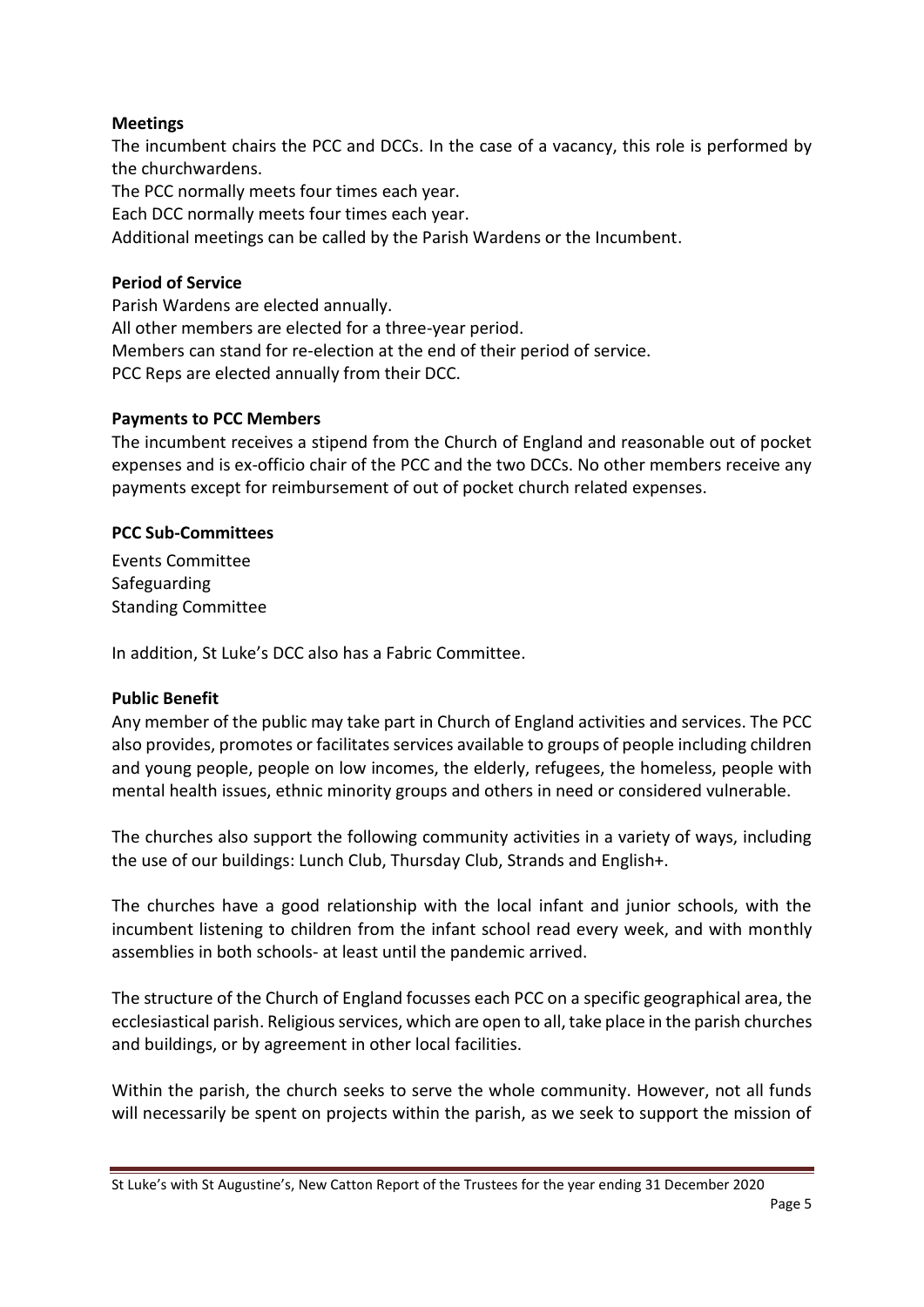the whole church, so may, for example, develop links with a community in another area or country. St Augustine's for example supports charity work in Uganda.

St Luke's gives 5% of its annual income to charities.

## **Risk Management**

The Trustees have a duty to identify and review the risks to which the charity is exposed and to ensure appropriate controls are in place to provide reasonable assurance against fraud and error. All Barclays accounts require two signatories for making payments to external accounts by cheque or online.

The major risks to which the PCC is exposed are reviewed regularly. These include:

- Regulatory and legal position
- Financial position
- Health and safety including the buildings and their surroundings
- Risks arising from the activities of each Church, including risks to reputation.

Operational risk management activities such as hazard management and prevention, the protection of children and vulnerable adults, insurance and local risk assessments are delegated to the DCCs. DCCS are charged with having appropriate systems and processes in place, with appropriate review intervals, to manage those risks.

## **Safeguarding**

The following policy was agreed at the Parochial Church Council (PCC) meeting held on **2 nd November 2020.**

In accordance with the Church of England Safeguarding Policy our two churches are committed to:

- Promoting a safer environment and culture.
- Safely recruiting and supporting all those with any responsibility related to children, young people and vulnerable adults within the church.
- Responding promptly to every safeguarding concern or allegation.
- Caring pastorally for victims/survivors of abuse and other affected persons.
- Caring pastorally for those who are the subject of concerns or allegations of abuse and other affected persons.
- Responding to those that may pose a present risk to others.

The Parish will:

- Create a safe and caring place for all.
- Have a named Parish Safeguarding Officer (PSO) to work with the incumbent and the PCC to implement policy and procedures.
- Safely recruit, train and support all those with any responsibility for children, young people and adults to have the confidence and skills to recognise and respond to abuse.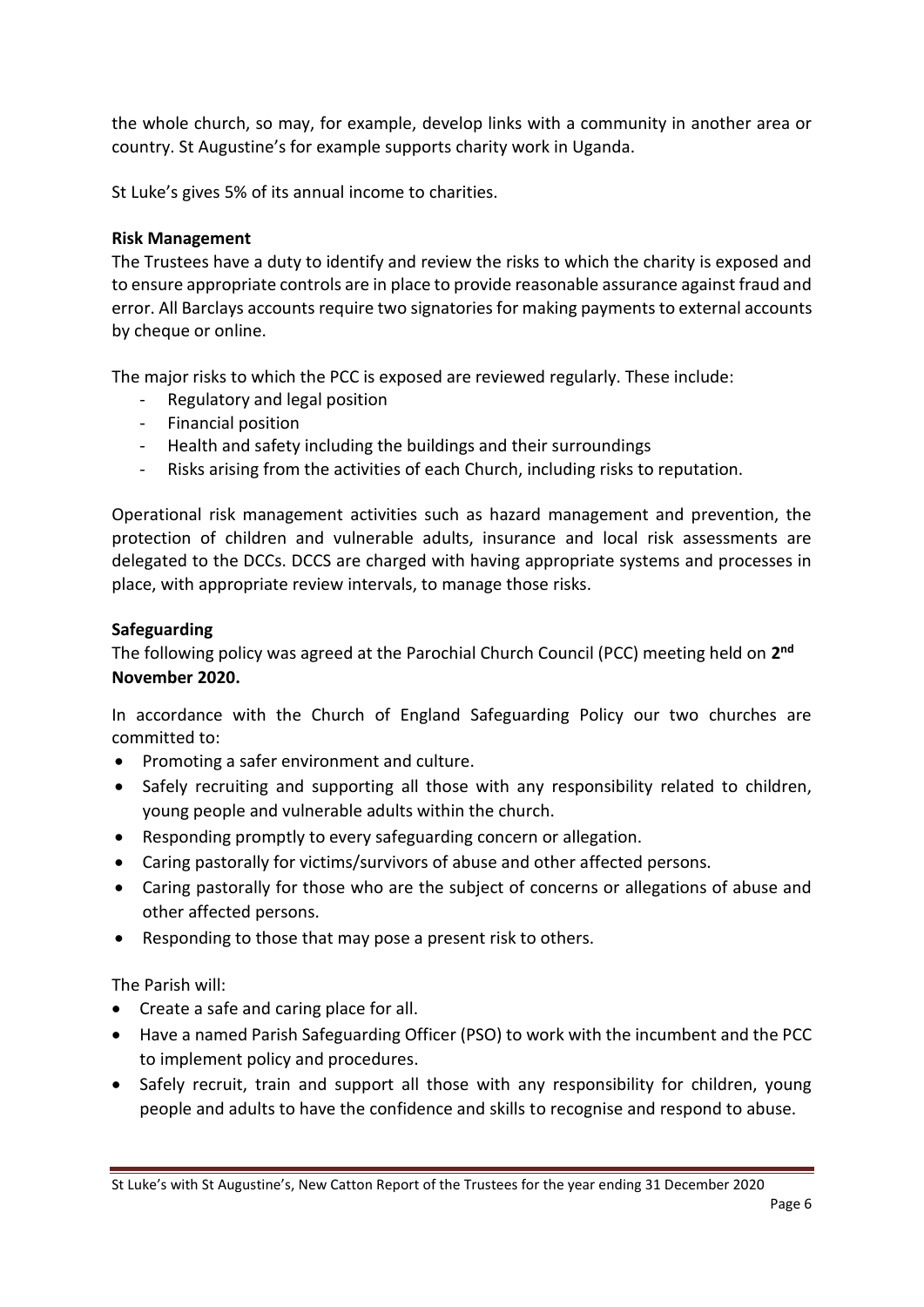- Ensure that there is appropriate insurance cover for all activities involving children and adults undertaken in the name of the parish.
- Display in church premises and on the Parish website the details of who to contact if there are safeguarding concerns or support needs.
- Listen to and take seriously all those who disclose abuse.
- Take steps to protect children and adults when a safeguarding concern of any kind arises, following House of Bishops guidance, including notifying the Diocesan Safeguarding Adviser (DSA) and statutory agencies immediately.
- Offer support to victims/survivors of abuse regardless of the type of abuse, when or where it occurred.
- Care for and monitor any member of the church community who may pose a risk to children and adults whilst maintaining appropriate confidentiality and the safety of all parties.
- Ensure that health and safety policy, procedures and risk assessments are in place and that these are reviewed annually.
- Review the implementation of the Safeguarding Policy, Procedures and Practices at least annually.

Each person who works within this church community will agree to abide by and have due regard  $1$  for this policy and the guidelines established by this church.

The Safeguarding Officers are:

| St Luke's:      | <b>Frances Cooke</b>             |
|-----------------|----------------------------------|
| St Augustine's: | Dot Lenton (Children)            |
|                 | Howard Green (Vulnerable Adults) |

Health and Safety: Parish Wardens Insurance, alarms and Fire Protection: Treasurer and Parish Wardens.

<sup>&</sup>lt;sup>1</sup> What does 'due regard' mean? Where legislation – whether an Act of Parliament or a Church Measure – imposes a duty on a person to "have due regard" to guidance of this sort, the law understands that duty in a particular way. The legal duty to have due regard means that the person to whom the guidance is directed is not free to follow the guidance or not as he or she chooses. As a matter of law, the guidance should be given great weight and must be followed unless there are 'cogent reasons' for not doing so (see below). What is meant by 'cogent reasons'? 'Cogent reasons' are reasons that are clear, logical and convincing. It will be very rare indeed for there to be cogent reasons for not following House of Bishops guidance on safeguarding. Cogent reasons are likely to arise only where the guidance does not contemplate a particular, unusual situation arising so that it becomes necessary to take a different approach from that set out in the guidance in order to meet the particular circumstances of the case. When would 'cogent reasons' be applied? A person who is required to have due regard to the guidance should not simply take it on him- or her-self to decide that there are cogent reasons for departing from the guidance. Such a decision should be taken  $-$  if at all  $-$  only after case-specific advice has been obtained from both the diocesan safeguarding adviser and the diocesan registrar.

St Luke's with St Augustine's, New Catton Report of the Trustees for the year ending 31 December 2020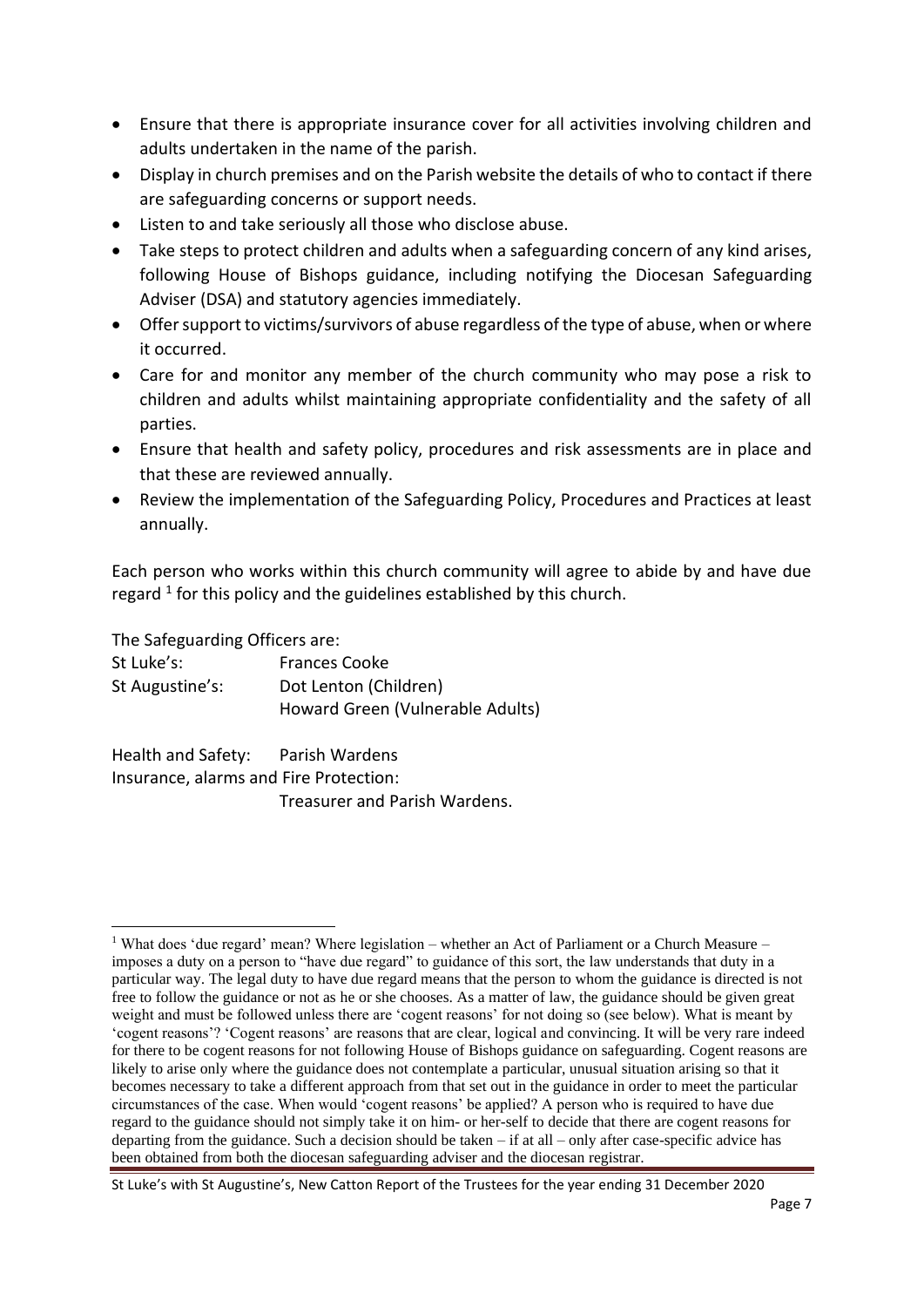# **III. Aims and Purposes**

The Parochial Church Council (PCC) of New Catton: St Luke with St Augustine has the responsibility of cooperating with the incumbent in promoting in the ecclesiastical parish, the whole mission of the Church, pastoral, evangelistic, social and ecumenical.

The PCC is also specifically responsible for the maintenance of St Luke's Church Centre, 61 Aylsham Road and St Augustine's Hall, The Gildencroft, Norwich, but delegates this to the respective DCC.

The 2015 Parish statement states that "we are a diverse and inclusive community that values compassion and personal transformation through Jesus Christ."

# **IV. Objectives and Activities**

The PCC is committed to enabling as many people as possible to worship at our church and to become part of our parish community at both churches. The PCC maintains an overview of worship throughout the parish and makes suggestions on how our services can involve the many groups that live within our parish. Our services and worship put faith into practice through prayer and scripture, music and sacrament.

When planning our activities for the year, we have considered the Commission's guidance on public benefit and the supplementary guidance on charities for the advancement of religion. We try to enable people to live out their faith as part of our parish community through:

- Worship and prayer; learning about the Gospel; and developing their knowledge and trust.
- Provision of pastoral care for people living in the parish.
- Mission and outreach work.

To facilitate this work, it is important that we maintain the fabric of the buildings mentioned above.

## **Worship and Prayer**

The PCC is keen to offer a range of services during the week and over the course of the year that our community may find both beneficial and spiritually fulfilling. We offer alternating services of Holy Communion and Morning Worship on a Sunday and offered Midweek Communion on a Wednesday until our incumbent left in November 2020.

As a result of the pandemic, a number of different measures were implemented which affected worship. Singing was not permitted in churches and the use of the Common Cup was suspended on  $10<sup>th</sup>$  March, which meant that the congregations could only receive Communion in one kind, with only the priest receiving both bread and wine. We also had to introduce social distancing in church and the wearing of face coverings.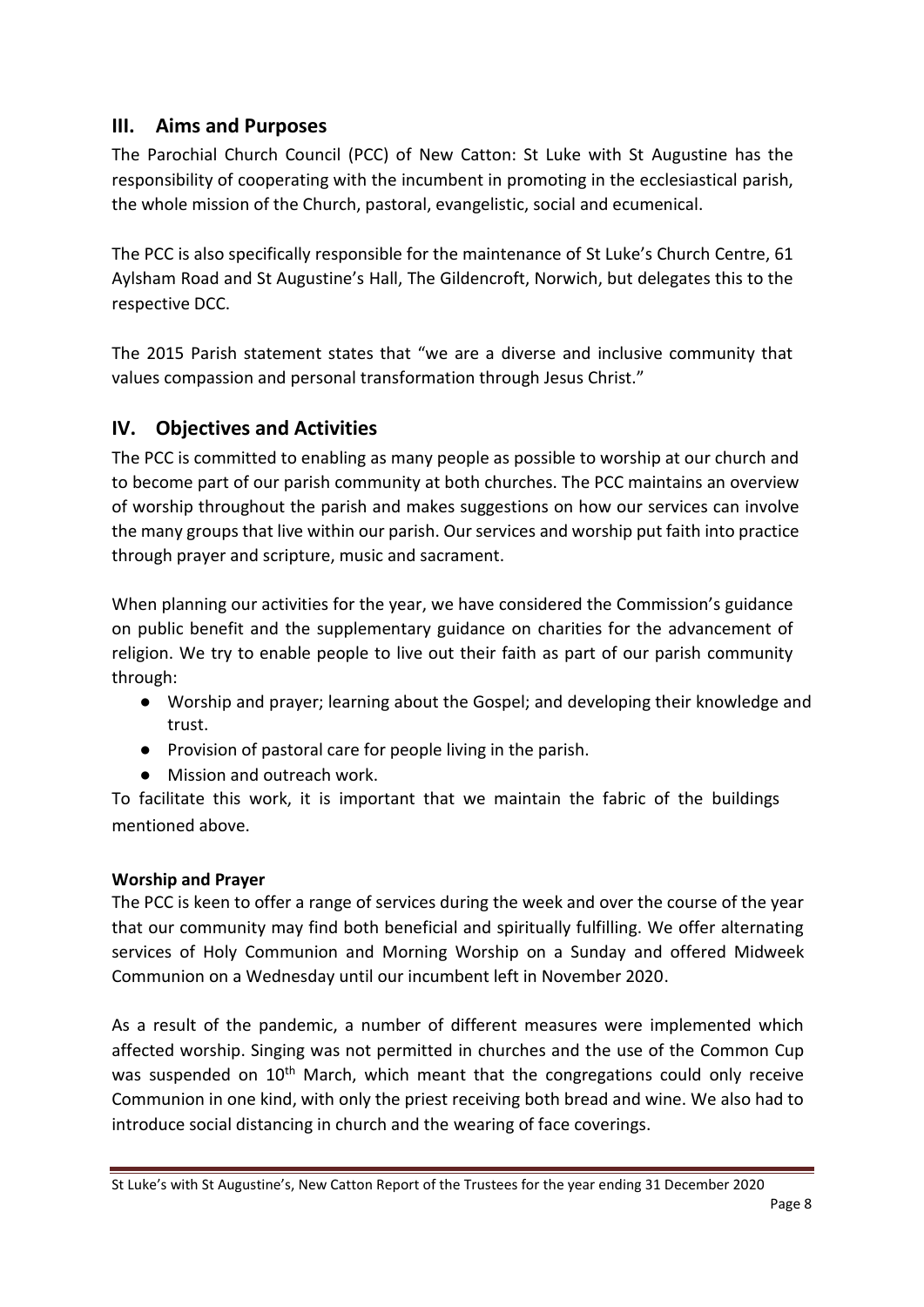Between March 22<sup>nd</sup> and July 5<sup>th</sup> and then November 8<sup>th</sup> and December 2<sup>nd</sup> 2020, public worship was not permitted in churches due to measures implemented by the UK Government. During this period both St Luke's and St Augustine's offered worship via Zoom. In addition, St Luke's offered a regular Compline Service using the St Luke's Facebook page.

When restrictions were relaxed in July 2020, we began offering public worship once again. During July and August St Augustine's led a Sunday service at St Luke's, whilst St Luke's continued to worship online.

From September, both congregations returned to their buildings, with St Luke's continuing to offer online access to the service using the St Luke's Facebook page. As had been the case before the pandemic, services in both churches alternated between Morning Worship and Holy Communion, led by our Authorised Worship Assistants and by our incumbent, until she left in November 2020, as well as by the Revd Liz Cannon at St Augustine's.

In December 2020, we welcomed Canon Keith James from Norwich Cathedral who led and presided at a Holy Communion Service at St Luke's.

Christmas was very different to previous years. St Augustine's DCC decided that because of the restrictions in place it was better not to offer the traditional midnight Communion service. St Luke's offered a Zoom service on Christmas Day. On 27<sup>th</sup> December our Ordinand Richard Turk, led a joint Zoom service, prior to moving on to complete his training at Horsford.

All are welcome to attend our regular services. The average weekly in-person attendance, counted during October, was 51 (18 at St Augustine's and 33 at St Luke's), although we did have additional people joining the service at St Luke's via Facebook. Although this appears to be a reduction compared to last year, we know that there are several people who would normally attend church who did not feel able to do so - either because of their own health concerns or because of those they look after.

As well as our regular services, we enable our community to celebrate and thank God at the milestones of the journey through life. Through baptism we thank God for the gift of life; in marriage public vows are exchanged with God's blessing; and through funeral services friends and family express their grief and give thanks for the life which is now complete in this world and commend the person into God's keeping.

This year we have celebrated 1 Baptism, 0 Weddings and 1 Burial at the graveside at the Rosary Cemetery. We were also delighted to be able to offer the use of the Church Centre as a venue for the wedding reception for our incumbent's daughter and son-in-law in September, following their ceremony at St Margaret's, Drayton.

St Luke's with St Augustine's, New Catton Report of the Trustees for the year ending 31 December 2020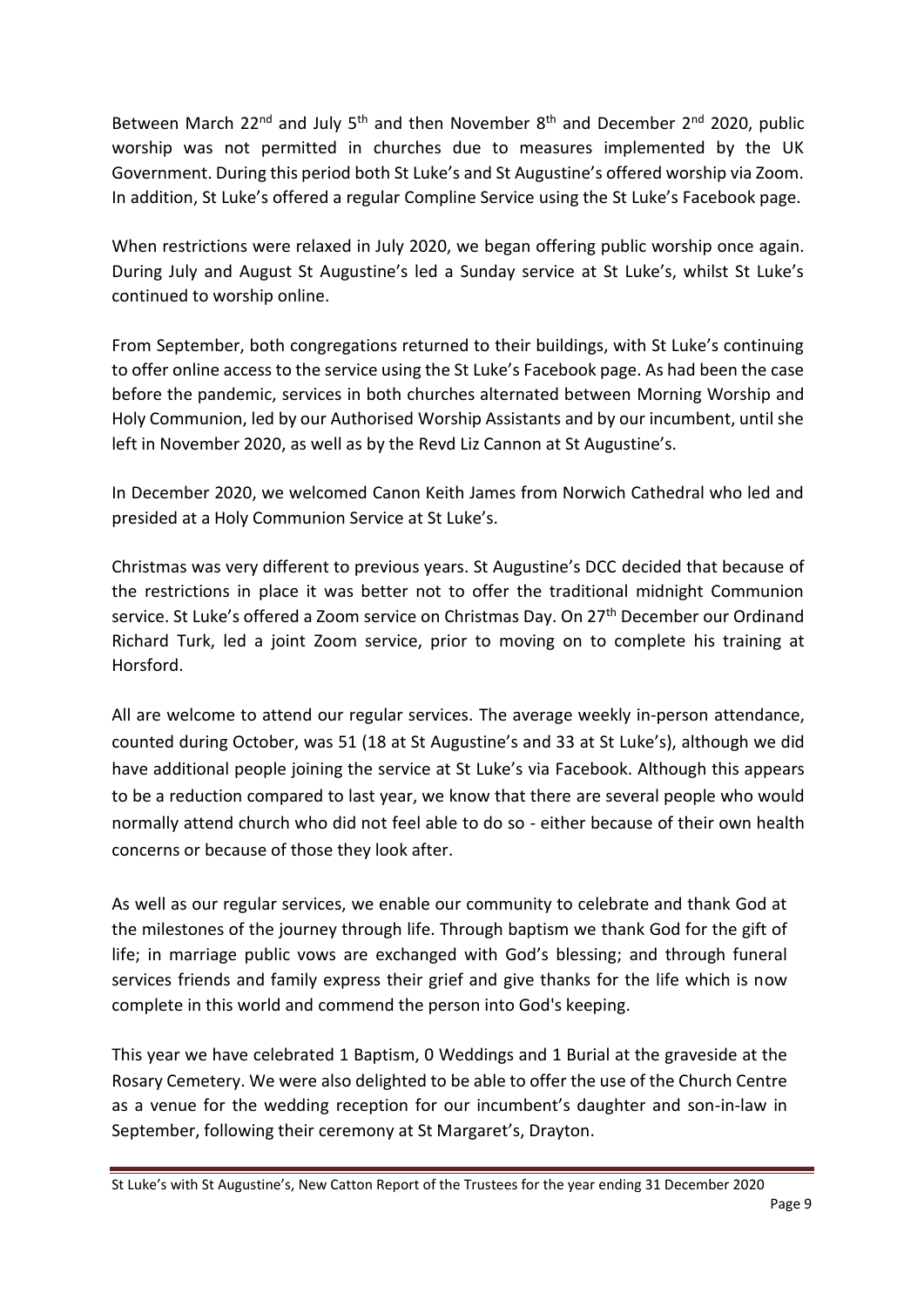# **V. Incumbent's Report**

## **REPORT ON AREAS FOR FUTURE DEVELOPMENT FROM LAST YEAR'S REPORT**

# • **PCC Away Day in January 2020**

Building on last year's Away Day, the PCC once again met to consider what it meant to be church, and how best to move this on. As a result, St Augustine's DCC decided to do this through the St Augustine's Way. This was developed a number of years ago but had not been actively developed. However, it was felt that with some tweaks, and with quarterly meetings of all those connected to the St Augustine's Way, this would be a means of drawing together the different strands of St Augustine's such as the Sunday congregation and those who have attended events as part of the Speaker Programme.

St Luke's DCC took a different approach and decided to explore in more depth what being church meant to them - holding a series of meetings to look at prayer, spiritual growth, outward focus, worship, vocation and community. It was intended that this would be "rolled out" to the wider congregation but the restrictions on meeting together have delayed this taking place.

## • **Engaging with the Community:**

Istarted a number of initiatives during 2020 based in the café at Waterloo Park, as a result of the relationship we had developed with Simon and Sammy who were running it and following our very successful Christingle in the Café last Christmas (2019).

# a) **Come'n'Craft**

This was a monthly free Saturday morning activity jointly run by myself and Sammy with help from Beth, Karen and Richard T. Although the take up was small, this had potential for growth until the café closed. Because of the space needed and the desire to offer this at a venue other than St Luke's, this activity ended when the café closed. Perhaps in the future it might be revisited- possibly using the YMCA café once it opens.

## b) **Soul Food**

This was prompted by a DCC discussion about how to enable non-churchgoers to explore what Christians believe in a non-church setting. Using the Table Talk cards, we met once a month, initially in the café at Waterloo Park but then in the Cactus Café Bar and Lounge, over lunch, and looked at the Environment and the question of suffering. It was well attended by members of the congregation but did not really achieve what it set out to do, in terms of drawing in those who are not yet part of our church family.

This activity was paused when we went into lockdown and had not restarted at the point of writing this report. It might be possible to think about doing this via Zoom in future, although some thought would have to be given as to how this could be advertised beyond the church family.

## c) **Hats 4 the Hospital**

This was a fortnightly meeting to knit hats for premature babies in the neonatal unit. A small group of us met firstly in the café at Waterloo Park and then in the Cactus Café Bar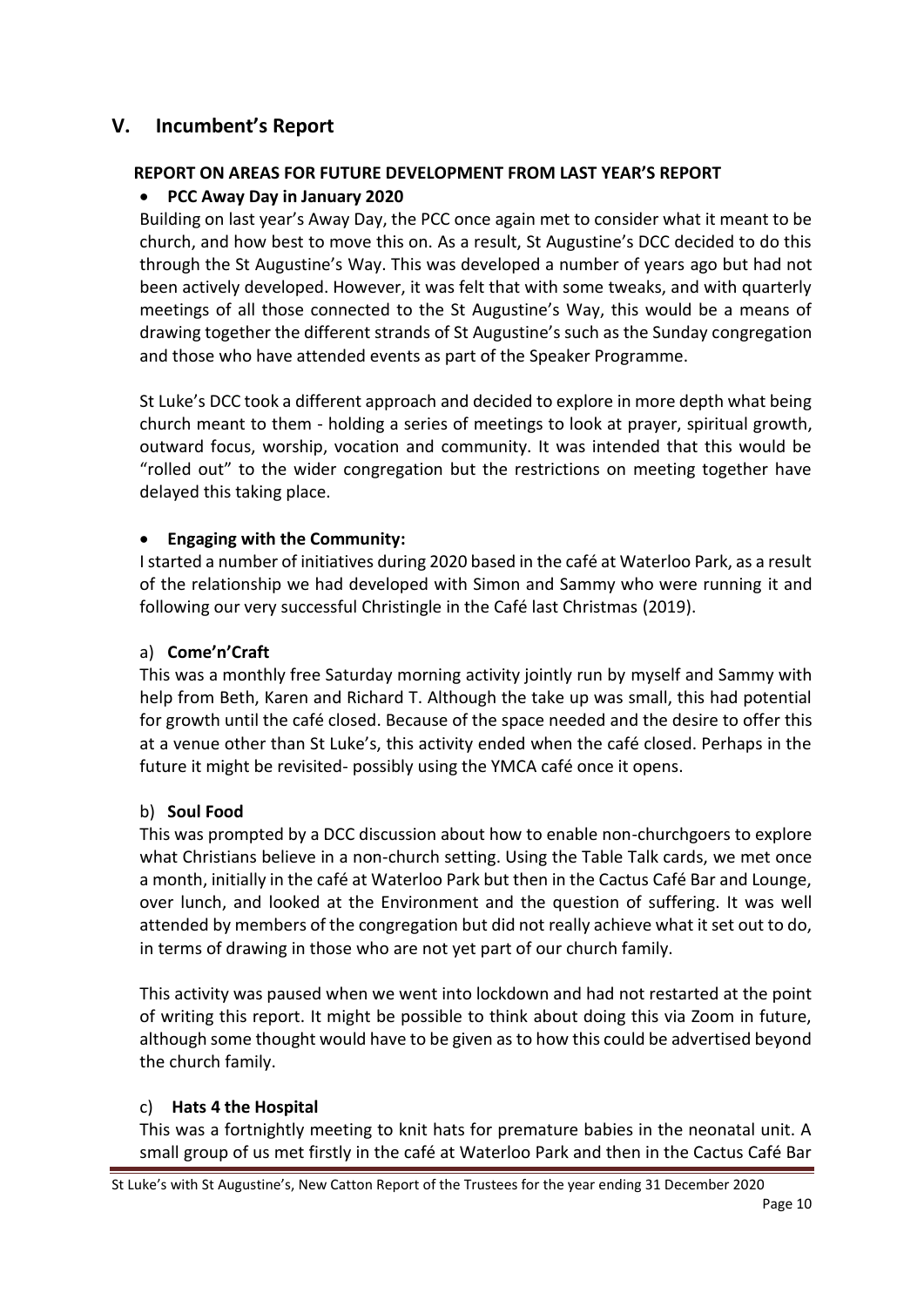and managed to knit a good number of hats to send off before lockdown came along. We did have a couple of people ask us what we were doing so this might be a good way of getting to know some of those who live in the parish but who aren't yet part of the church family.

#### **GENERAL REPORT**

2020 has certainly been a year that none of us will forget in a hurry. We began the year excited about the new initiatives we were beginning, but by March it was clear that life was going to look very different.

The instruction to close our buildings was received with sadness as it was clear that the lockdown would potentially leave some people very isolated. Just before lockdown the parish wardens and I gave everyone a "buddy" to contact weekly, as well as providing practical help if anyone became ill or had to self-isolate. We also provided a booklet to enable people to worship at home, which proved to be very helpful almost immediately.

The first lockdown saw us entering the new world of Zoom – enabling us to join virtually for worship on a Sunday as well as for a virtual coffee morning each Saturday. A huge thank you to Nicky for facilitating this until the rest of us became more au fait with the technology.

Lent and Easter took place largely in lockdown- but we continued with the Lent challenge of thinking about God's creation and how we could be better stewards of our world. Our Ordinand, Richard Turk led this as part of his training and by far the biggest talking point each week was the progress our sunflowers were making. Without doubt, Karen and Martin's grew rapidly, putting most other sunflowers to shame. The Vicarage sunflower had the prize for the slowest growing one although it did eventually reach a respectable height and flower - long after everyone else's had died!

As mentioned above, we were able to gather in person between July and November, when the second lockdown meant that we once again reverted to worshipping online. This meant that we were not able to come together to say farewell to myself and Mike when we left in mid-November for Carlton Colville.

In December we also said farewell to Richard Turk who moved to Horsford to complete his training due to our vacancy, and who will, all being well, be ordained in July going onto to Reepham to serve his curacy.

I would like to once again take this opportunity to thank everyone at St Luke's and St Augustine's for letting Mike and I be part of your church family. We have so enjoyed getting to know everyone and journeying with you for the last two and a half years and pray that it won't be too long before you are out of vacancy.

*Sarah Quantrill*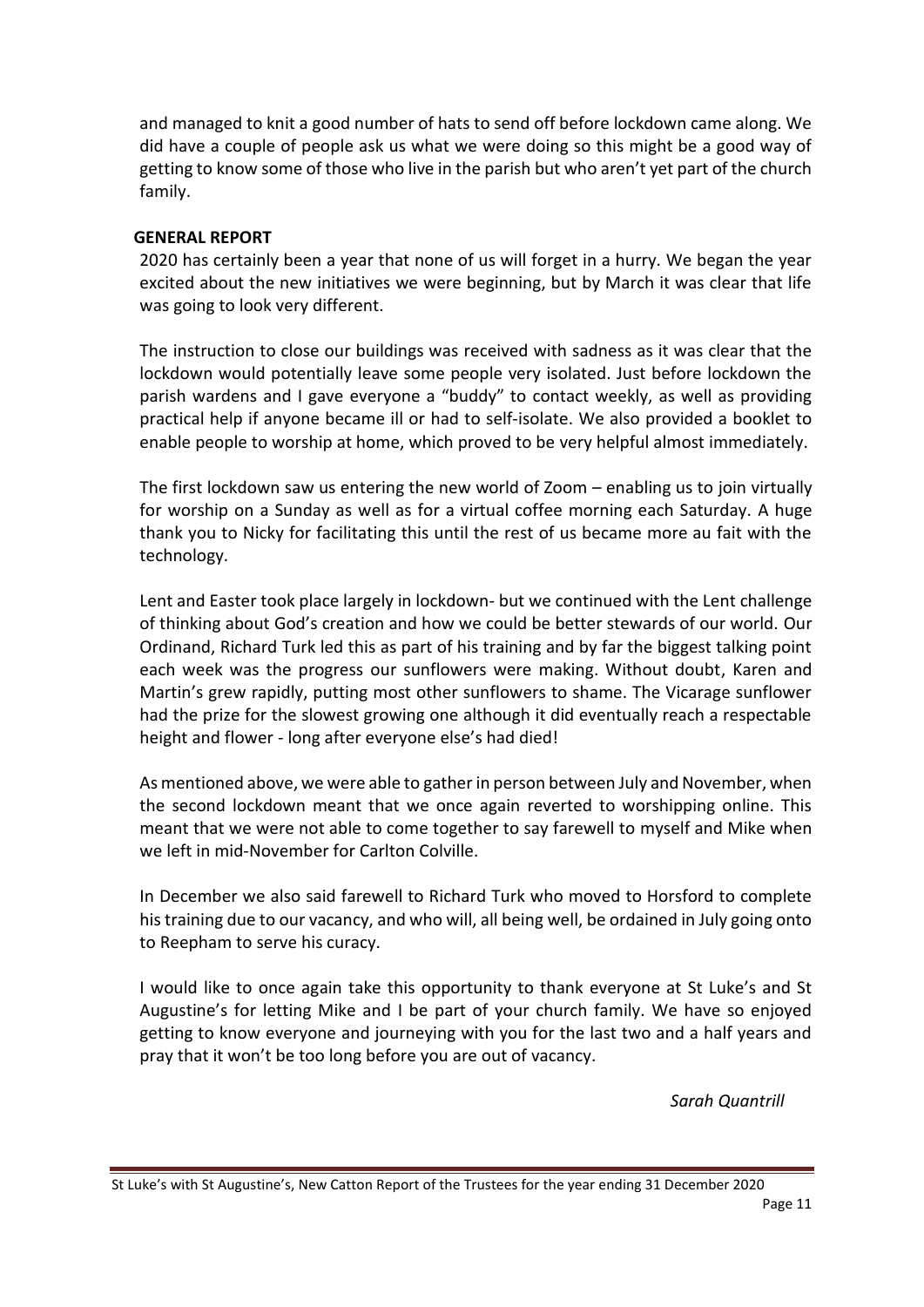# **VI. Parish Activities**

## **a) Electoral Roll Report**

This year's roll has just been a revision and there has been a few names removed and a few added. My thanks to Melissa and Carrie for their help with this year's electoral roll and these are the figures I have when the roll closed on Sunday 18th April 2021.

There are currently 41 people on the roll at St Luke's church. This figure compares to 41 in March of 2020. We very sadly lost one member Sheila Hodds in March 2021, and our thoughts and prayers go out to her family and close friends.

St Augustine's Church currently has 19 people on the electoral roll, which is 1 more than in March of 2020.

This gives a total parish figure for both churches for the 2021 electoral roll period of 60 people, compared to 59 in 2020.

I'd like to please mention again that a church in Bristol, and no doubt elsewhere has introduced on-line electoral roll forms, and this may perhaps be something to consider for the future and I wonder if this may be a way of reaching out to people and encouraging more with a link on the parish website.

*Mark Smith Electoral Roll Officer* 

#### **b) Deanery Synod**

The last 'in person' meeting of the Deanery Synod was held at St Cuthbert's Church, Sprowston in February 2020, at which the Diocesan Parish Fundraising Officers gave a presentation about their work and the support that's available in running stewardship campaigns and applying for grants.

The July meeting, held via Zoom, included a discussion around the impact of Covid 19, in particular, new practices that could or should be retained, and those that had been laid down but should be regained once the pandemic is over.

The November meeting, held via Zoom, included a group discussion around a Diocesan paper that outlines principles for changes to the deployment of stipendiary clergy across the Diocese post-Covid. The paper notes that annual grant the Diocese receives from the Church Commissioners is reducing to £1.3m in 2021 and then to £1.2m in 2024. This compares with £1.5m in 2018. The paper highlights the need to reduce the number of stipendiary (paid) clergy to 90% of current levels, and the prioritisation of financial support to maintain stipendiary clergy in benefices in areas of high deprivation or with high populations. The identifying, developing and resourcing of a broader range of lay ministries, building on the success of the Authorised Worship Assistant (AWA) initiative is also a priority. Further consultation and implementation would be worked out at Deanery and Archdeaconry level.

*Nicky Burr*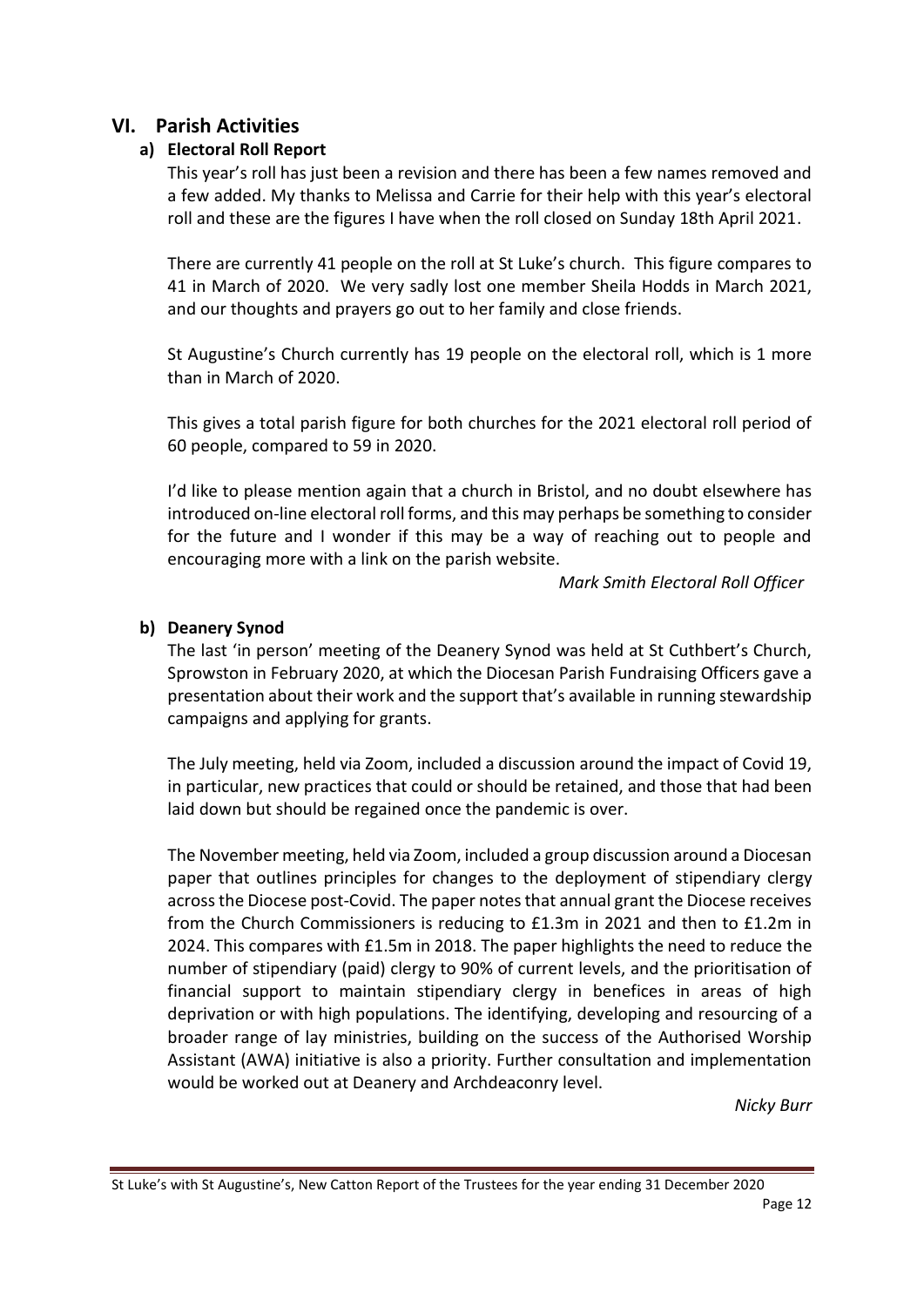#### **c) Summary of our Finance Report**

See the St. Augustine's report (VII c) and St Luke's report (VIII e) below and the Finance report on page 22.

# **VII. St Augustine's Reports**

# **a) St Augustine Warden's report**

In the early months of 2020 much appreciated volunteers especially Matthew, Howard and Phil worked on various bits of maintenance to the hall including a quite major repair to the roof, felting and ceiling at the west end of the hall. This task was finished off when lock down eased in the summer months. Our thanks also to Robert who has taken good care of the hall and grounds throughout.

We were grateful for the use of St Luke's when lockdown eased initially eventually moving back to our hall. We have several members who do not use the internet. The reintroduction of restrictions sadly affected plans for saying final goodbyes to Sarah Quantrill whose ministry we have very much appreciated. Mel and I are also very grateful for all that she did to guide us and make everything as easy for us as possible during the time of interegnum.

During the Summer we have been developing the music group and under the guidance of Martin Wyatt have enjoyed developing a four part harmony singing group.

In December restricted once more, we decided to use our hall windows to try to minister to local residents and worked together to fill them with illuminated angels and nativity scenes. Local people have expressed this sign of cheer and life in an otherwise shut down dormant building.

We have endeavoured to keep good contact with all members of the congregation through a buddying scheme and in the main this has worked well. One of our joys has been to visit Thomas Tawell house (where Phyllis Seaman is staying) with music for the jubilee celebrations and at various other times including a group Carol singing outside their dining room during Christmas week. We also met for our usual alternative Carol service at the hall and personally invited local people to join us from their doorsteps for outdoor carols. We also took gifts to children living in the Lathes. A small gathering on Christmas day provided for people who might otherwise have been alone and isolated.

*Carrie Sant*

## **b) District Church Council (DCC)**

Our DCC meetings have been characterised by good humour, crisp chairing, and an ability to get business done because of the large proportion of congregation in the meeting. Thanks are due to everyone for their time and deliberations and especially Sarah Quantrill for her leadership for most the year and to Carrie for her close support as Warden.

In 2020 we met in January, February, August, and October.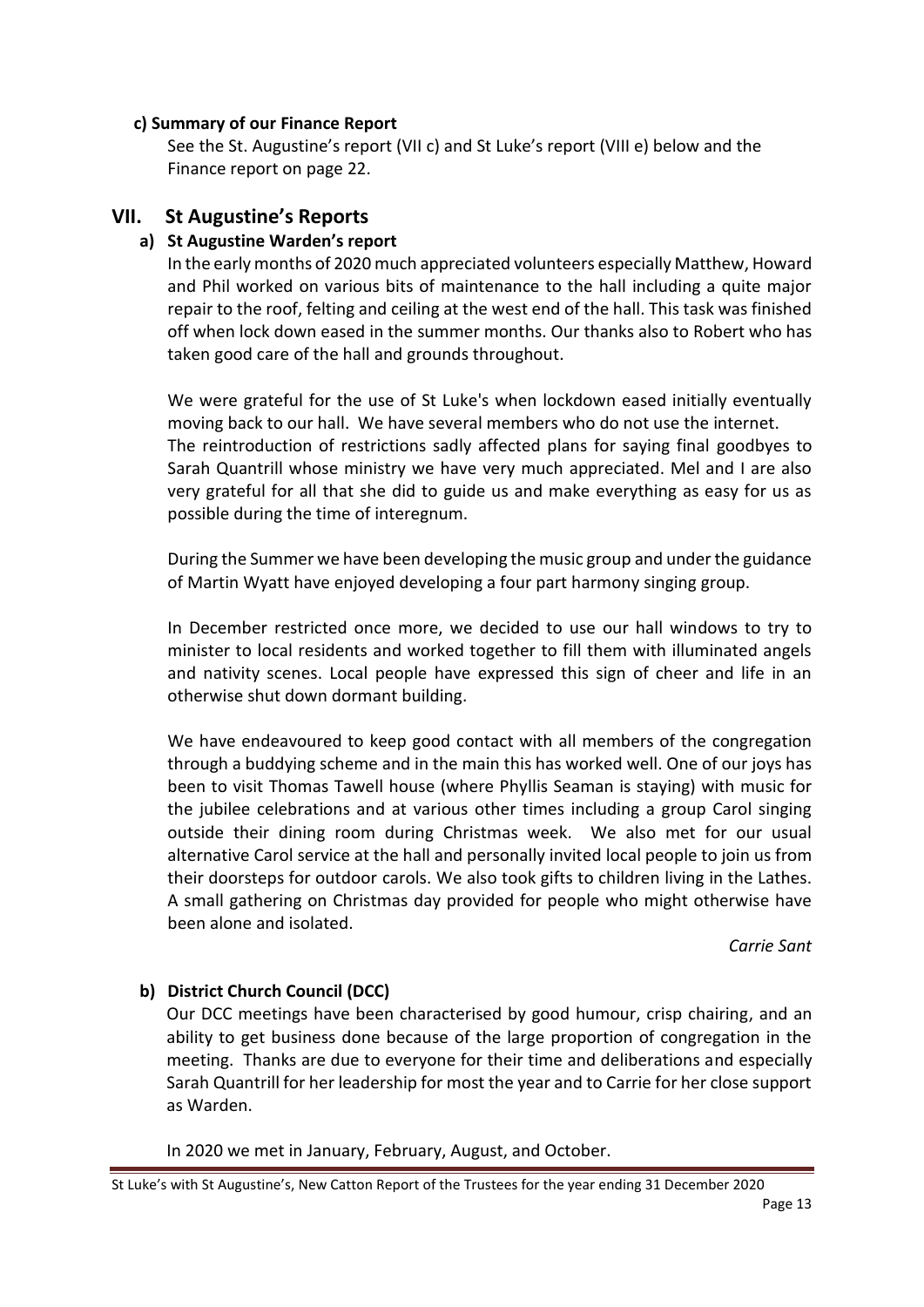We have maintained disciplined coverage our key governance areas by maintaining standing items for every agenda: Finance, Safeguarding and the Church Hall Fabric. The main purpose of our meetings, however, are to enrich our spiritual and communal life, and during the year we addressed how to:

- be of special support to people during the pandemic isolation.
- develop a buoyant and meaningful regular time together on Zoom.

• support people's spiritual growth through *St. Augustine's Way* in our changed circumstances.

*Howard Green*

#### **c) Finance**

We have received the support of our bookkeeper, Deborah Jennings, who has mastered our ways and the quirks of the two sets of separable accounts in the one workbook which aggregates the PCC's accounts as a whole in a format acceptable to the Charity Commission. It has been particularly beneficial to have been able to use the new electronic banking facilities when visits to banks were becoming very restrictive.

We were particularly grateful to Simon Snell for his work in keeping our Gift Aid payments administered in an up to date manner.

Despite our substantial loss of hall hire income, we were very pleased to be able to get to the end of the financial year pretty much breaking even over the year as well as having paid our parish share in full. This is something that we regard as a very high priority.

*Howard Green*

## **d) St Augustine's Hall Booking Manager's Report**

Before the Hall was locked down in mid-March due to Covid-19 regulations, there were 51 hires by 8 hirers: Anglia Square A Love Story choir (9), The Martin's Singers choir (10), Extend seniors' exercise class (9), Thursday Club seniors' social group (10), Bernie's Yoga class (9), Creative Arts East (2), Norwich Cycling Campaign group (1), private hire (1).

It was noticed on 12 January 2020 that part of the ceiling in the upper room had collapsed, possibly due to rain water ingress. The boilers were serviced on 21 February 2020. The piano was tuned on 3 March 2020.

*Stuart Maclaren*

## **e) Worship on a Sunday**

The year 2020 has of course been drastically affected by Covid as far as worship on Sundays is concerned. The average size of the congregation started at around 20, and this proved providential, as under Covid restrictions we could not have accommodated more in the church hall. We did spend a few weeks meeting at St Luke's, with its greater space, but this lasted only while the St Luke's congregation was not meeting on a Sunday.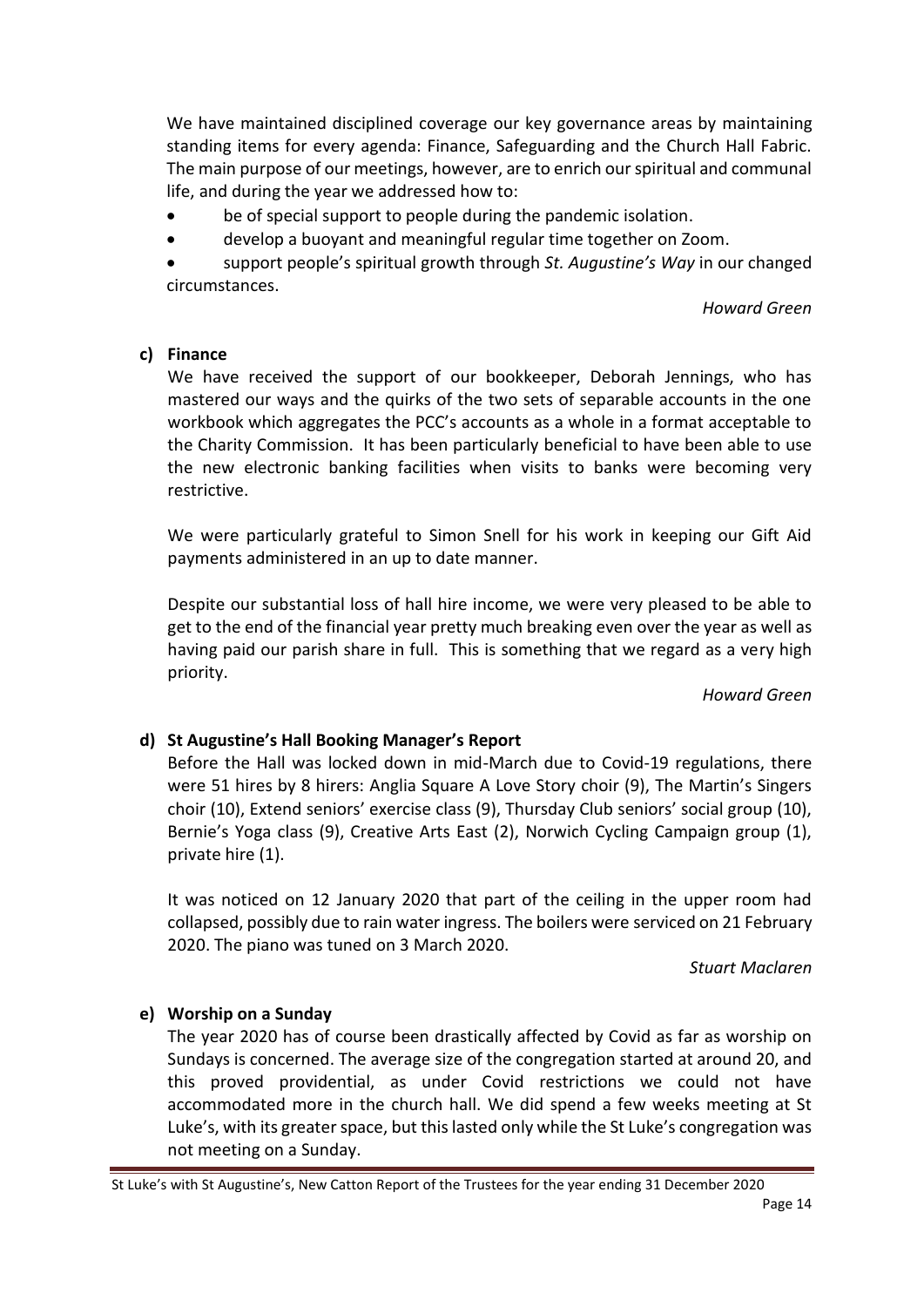At St Augustine's we were able to accommodate a music group, which has paradoxically been expanded, with Anna Green and Martin Wyatt taking a more prominent role. This has given us at times a more choir-like feel, with a capella singing in parts. The worship group now consists of Dot Lenton (violin and vocals), Anna Green (violin and vocals), Martin Wyatt (violin and vocals), Tim Lenton (guitar and vocals), Phil Kerrison (guitar) and Matt Williams (piano and vocals). Carrie Sant (guitar and vocals) and Howard Green (piano and vocals) sometimes step in.

Thanks to churchwarden Carrie, we adhered to Covid regulations in the hall, with careful distancing, no singing by the congregation, and people wearing masks. When we were not able to meet at the hall, we resorted to online meetings hosted by Howard Green using Zoom. These were successful, although a few people sadly could not access them.

Our tradition of flexible Anglican worship remains, with chanting and periods of silence. The departure of the Rev Sarah Quantrill leaves the burden of celebrating Holy Communion (when this is possible) on congregation member the Rev Liz Cannon, to whom we are grateful. The other services are Morning Worship, led by members of the congregation, namely Howard, Phil, Tim, Carrie (all authorised worship assistants) and Liz.

Preaching has been mainly by Howard, Tim, Carrie and Liz, with occasional lectio divina by Anna Green. Most of the above also contribute prayers and readings; the readers also include Ray Fiske, Jenny English, Matt Williams, Martin Wyatt, Jude Reynolds and Dot Lenton.

The loving atmosphere of mutual encouragement remains. We feel that the St Augustine's worship experience continues to be distinctive and quietly exciting. We continue to use the self-produced forms of liturgy (adapted for Zoom), which are consistently Anglican but have different emphases: thanksgiving, contemplation and the Northumbrian tradition. The Holy Communion liturgy is also customised to a degree.

#### *Tim Lenton*

#### **f) Norwich Christian Meditation Centre**

The Norwich Christian Meditation Centre is a brand name that we use to promote our spiritual outreach; outward-facing retreats, talks, courses, and workshops. The people who come to our events tend to be at the fringes of the regularly-worshipping population. Many are 'churched' but have moved away from commitment to a church community and we regard this as key component of our outreach.

Many thanks are due to Martin Smith for his continuing administration of the Peace Meditations at St. Luke's, to Liz for her imaginative workshops just before the first lockdown.

Our main plan for the year was to have an event at St. Luke's in the spring of 2020 led by Ian Adams, Breathe Deep. The publicity was designed and printed and tickets were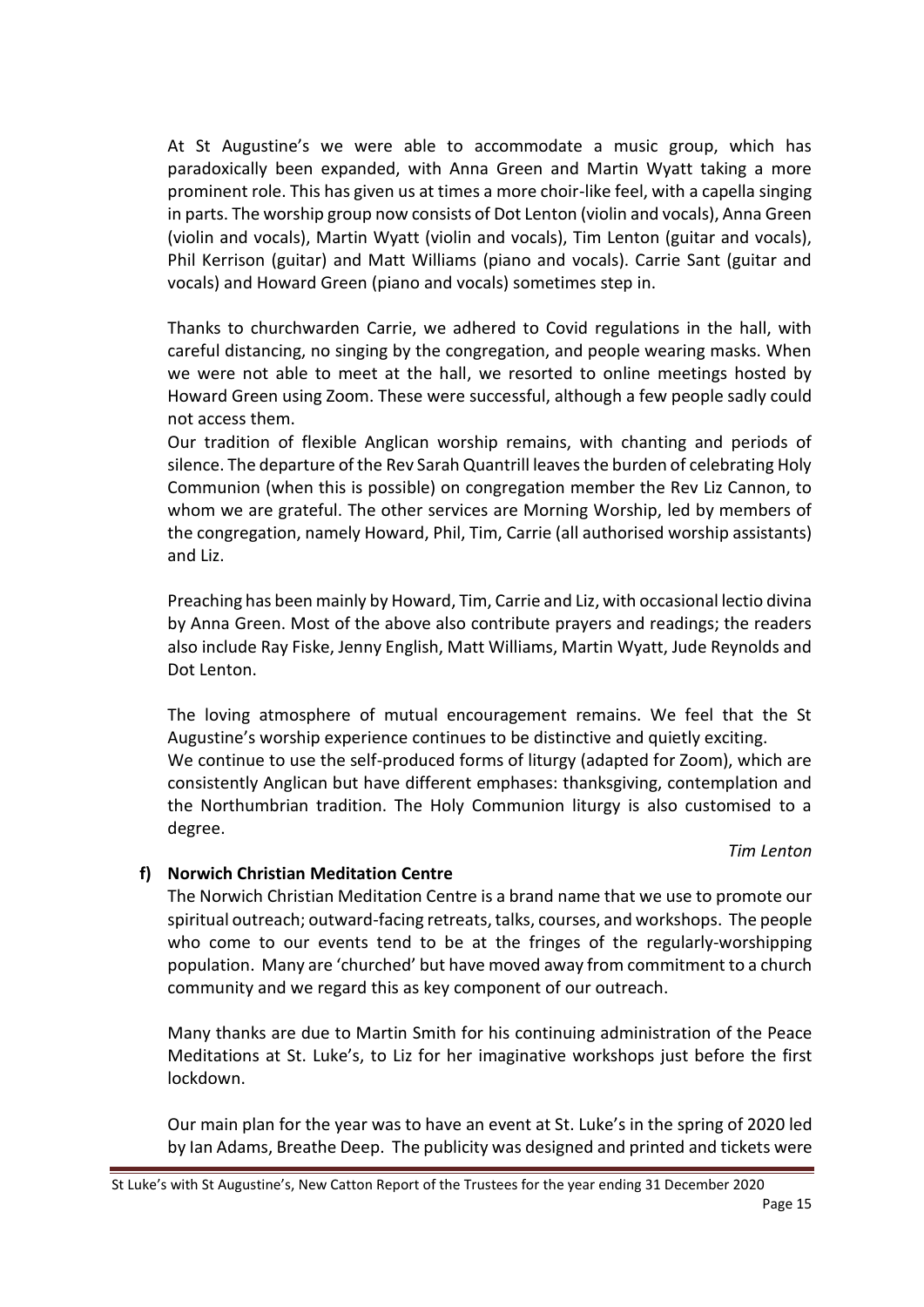selling well (many thanks to Debbie House and Howard Green for their work) before unfortunately the pandemic required us to cancel the event and refund everyone. Our hopes are to revisit this idea again when the conditions allow.

Instead, we partnered with the Friends of Julian of Norwich and others in a threeafternoon retreat in the autumn led by Mirabai Starr drawing on the spiritual insights of Julian, Teresa of Avila and Hildegard of Bingen. These were extremely wellreceived, and brought in a welcome surplus to assist our financial position. We will definitely need to think of further virtual or blended (part 'present'; part recorded) in the coming year.

The DCC delegates its data controller responsibility to named individuals who are members of the congregation.

*Howard Green*

#### **g) The Afternoon Club.**

We closed on 12th March 2020 and I have kept in touch with all the members offering help where needed and sending gifts at Christmas and Easter.

I am looking forward to opening The Afternoon Club on Thursday Afternoons again as soon as it is safe and possible to do so. When we open I will be recruiting new members and welcoming existing members with a full and interesting program.

*Shirley Banester*

## **VIII. St Luke's Reports**

## **a) St Luke's Warden's Report.**

What a year 2020 has been! When St Luke's and St Augustine's DCCs met together in January to think and pray about the year ahead we didn't even begin to imagine all that would occur. But despite the challenge of a global pandemic and the sad departure of Sarah I look back over the year and see a number of things to be grateful for.

When we shut the church building in March we were quick to adapt to online services and creative in our use of technology. As well as Sunday mornings there was also daily compline and weekly coffee mornings. These coffee mornings provided an opportunity to 'see' others at a time when lockdown was still an alien concept. News was shared, sunflowers compared and support and encouragement offered.

Alongside this was the buddy scheme which hopefully ensured that everyone was connected to someone else in the church and the caring community of St Luke's rose to the challenge of supporting one another in difficult times. A special thanks must go to Sarah who initiated and sustained these initiatives as well as phoning people to ensure that they were not left feeling too isolated. Thanks as well to Karen and Martin Wimhurst who organized several of the famous St Luke's quizzes over the year so that we could continue to have fun together!

St Luke's with St Augustine's, New Catton Report of the Trustees for the year ending 31 December 2020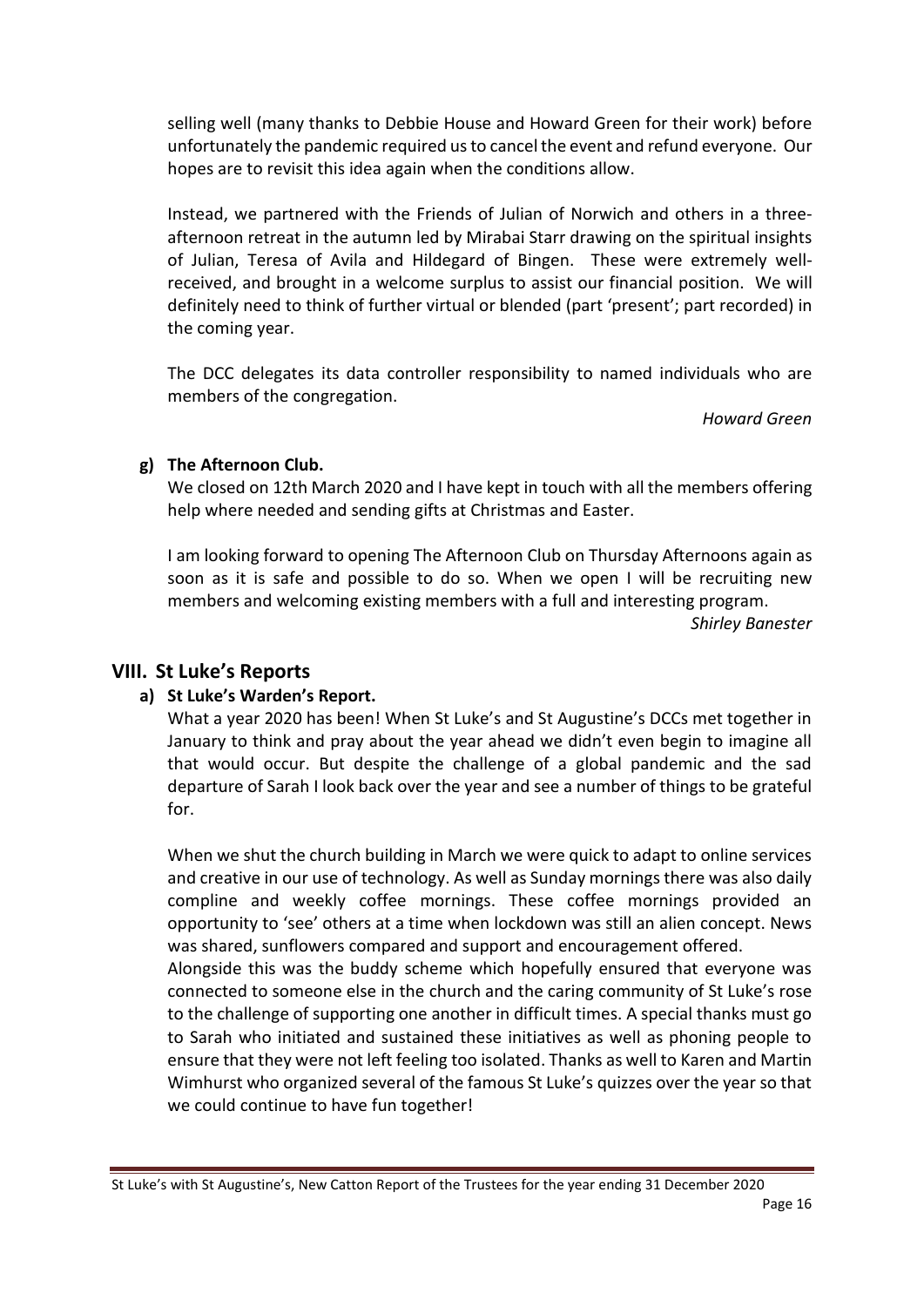Following on from the away day in January, the DCC held a series of workshops to identify key areas for growth and development. The three areas identified were prayer, discipleship and outward focus and whilst we are trying to identify ways to support these areas we ultimately recognise that we need to look for where God is at work and join in with the movement of God's Spirit. Please join us in praying that we will have eyes to see, ears to hear and a spirit that responds to God's call.

Although the building has had to be shut to hirers, we are delighted that in October we welcomed Hope Into Action, a Christian charity working to provide housing and support for those without homes, into our building. They are hiring Room 2 and hopefully once we are able to open the church again we can invite them to a Sunday service to share more about their work.

It is with great sadness that we said goodbye to Sarah and Mike Quantrill in November as Sarah was appointed vicar at Carlton Colville and Mutford. We are grateful to all that they both brought to St Luke's, and to Sarah for the care and leadership that she gave us during her time with us. We were also sad to lose Richard Turk who had been worshipping with us during his ordination training and thank him for getting involved in the life of St Luke's so wholeheartedly.

Finally, I want to thank everyone at St Luke's who has been so supportive and encouraging to me as Churchwarden but especially to the members of the DCC who have worked tirelessly and enthusiastically throughout the year and have ensured that the load never rests on one person alone.

*Melissa Snell*

## **b) District Church Council**

The DCC is the decision-making body of St. Luke's and as such meets regularly to discuss mainly the business side of church life. The DCC has delegated some decisions to a dedicated sub-committee, the Fabric Committee, which reports and advises on the maintenance and improvements required for our building; the most expensive requirements must be approved at DCC meetings.

In 2020, we met in February with many plans for church life and the building and then with Covid times descending on us, we met irregularly! Only in June, September, October and December this year. Every agenda includes finance, safeguarding and maintenance. However, this year we have been dominated by sadly lack of finance due to lack of hiring, no in-church services and wondering when we can meet together again, safely and singing. Risk assessments and action plans have taken quite a lot of time too. We were so blessed to have Sarah leading us through the minefield of all the extra business required. She thankfully left us with all the documentation we needed to continue without her and Melissa has stepped up as our lead and chair admirably.

On a positive note, we have had time to reflect on the Away Day and the vision of our church. We have met several times on Zoom to discuss the way forward for St Luke's, what is important to the life of the church and have included the congregation in this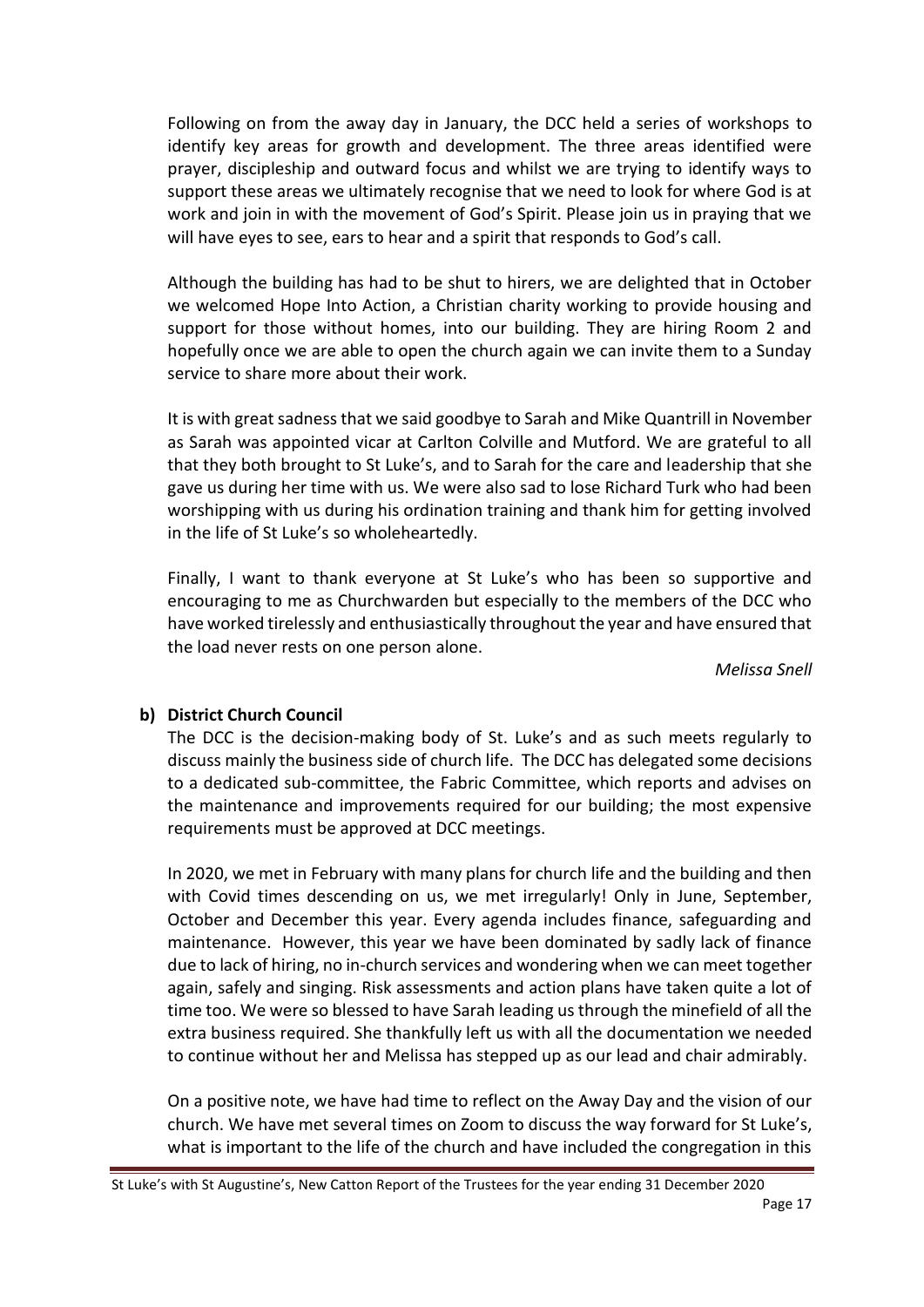by using a survey for all to contribute to the discussions. These are obviously on-going, particularly as we lost the lovely Sarah and all the contribution she made to the vision of the church. So watch this space… through tough times, the DCC keeps working for you all, both practically and spiritually.

*Karen Wimhurst*

## **c) Church Hire**

From January until March 18th bookings were functioning much in the same way as 2019 with the addition of one new yoga group. Once we closed for bookings with COVID, the ME support group was allowed to meet as a defined support group in the first lockdown but were then informed by the council that they could no longer do that. All of our regular bookings have said that they wish to return. There has been ongoing goodwill with all of them. Barry was kept informed throughout the year. The year ended with no further booking activity.

*Phil Gazley, Bookings Coordinator*

## **d) The Fabric Committee.**

2020 has been a unique year, and we have faced many challenges, particularly because for much of the year the building has had to be closed due to lockdowns.

Sarah and Melissa did a great deal of work in making the building Covid-secure when we were able to be open in the summer. We are very grateful to Beth, who spent a significant time in gathering quotations for the kitchen refurbishment. We hope to make progress on this in 2021, and thank you to everyone who gave so generously to the Kitchen Refurbishment appeal which stands at just under £4,000 so far – we expect to need about £20,000 altogether.

Martin has continued to work tirelessly (as well as being treasurer) behind the scenes to manage contractors and giving up considerable time and energy to ensure that the building is taken care of. And thanks to Robert Haslam for his care of the front garden and allotment, and to Mike for taking care of the grounds.

Work undertaken in 2020

- Sorted and removed broken chairs
- Finishing off the heating upgrade cost approx £17,365
- Lighting install LED bulbs in quiet room and new Dusk to Dawn sensor cost approx £200
- Fitting a time switch to control outside floodlights cost approx £133
- PAT Testing cost approx £193
- New keys cut / new key safe plus locksmith work cost approx £325
- Repainting of Room 2 for long term hire by Hope Into Action

Plans for 2021

- Acquire additional funding for the kitchen refurbishment and commission the work
- Ensure that the ramp is repaired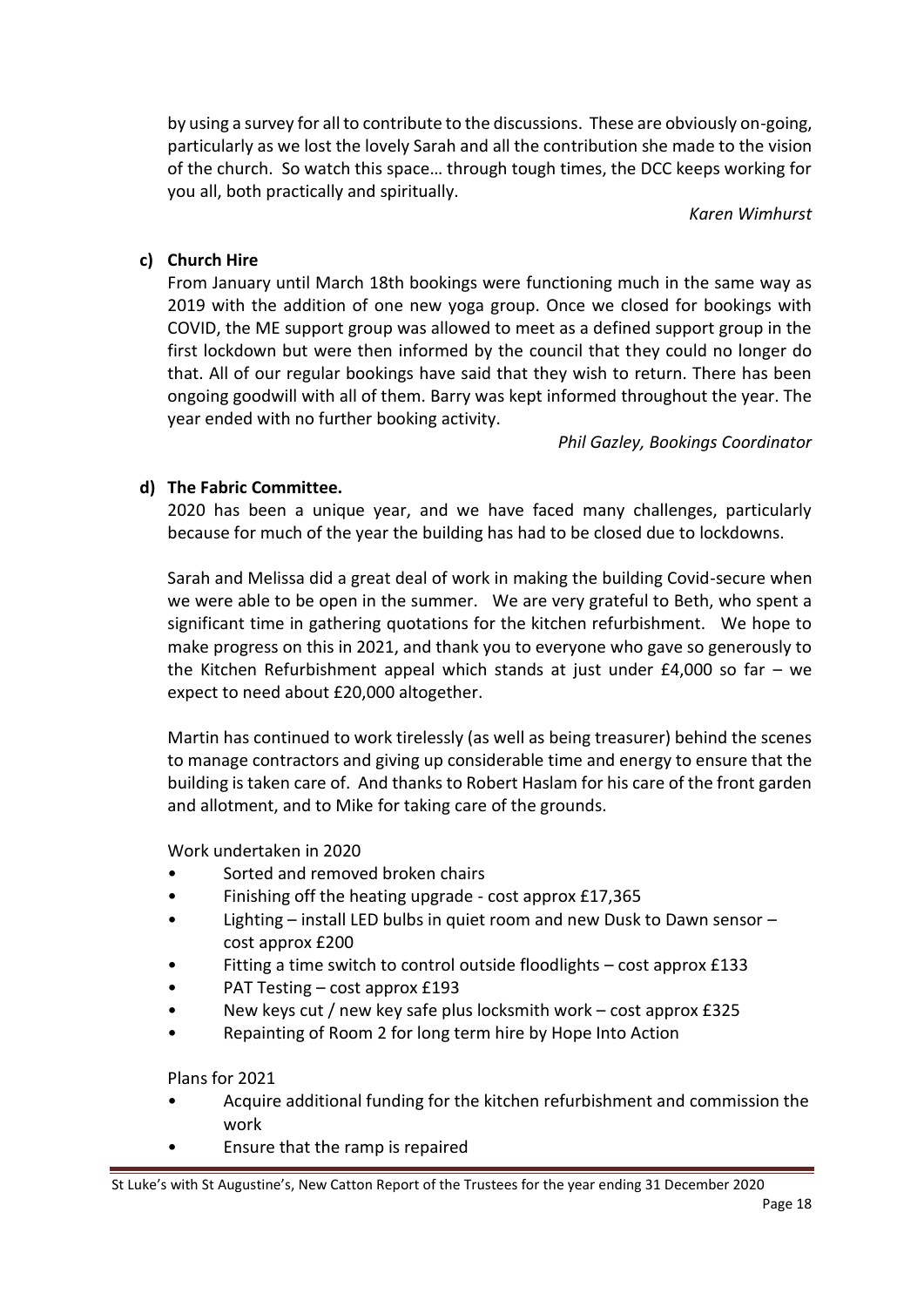- Repaint external doors and facia boards and start gradual repainting of all external woodwork and railings.
- General re-decoration of various rooms

*Simon Snell*

## **e) St Luke's Finance Report for 2020**

I am pleased to report that, despite the hardships people must have faced throughout the Pandemic, our planned giving increased from £22,500 in 2019 to a fantastic amount of £27,180 in 2020. Gift Aid Reclaim was also up from £5,959 in 2019 to £7,024 in 2020. However, due to the Pandemic, income from Hall Hire suffered badly and was down from £16,242 in 2019 to £5,142 in 2020.

St Luke's portion of the Parish Share had increased from £29,750 in 2019 to £34,212 in 2020 but, due to the downturn in Hall Hire Income, we were not able to meet this amount and ended 2020 with only having contributed £23,531 towards our share. Having said this, we have since paid a further amount enabling the Diocese to receive a total of £25,000 for the 2020 year. Gas and Electric costs continued their downward trend and ended the year at £4,919.

Despite not being able to cook / serve meals for the elderly during the majority of 2020, the Luncheon Club has still managed to transfer £1,000 from their fund to the General Fund.

Most of our reserves are held with Barclays Bank the closing balance at year end in our Community Account (general fund usage) was £23,525 - this includes amounts of £2,349 for Mission Giving / £3,896 for Luncheon Club / £3,955 for Kitchen Refurbishment Fund. Due to the installation of the electric heaters at the start of 2020 all monies held in the Fabric Fund had been depleted by year end.

We also hold an amount of £1,567 in the Business Premium Account with regards to the interest being earned on the Miss Pratt shares. These shares are held in the Church of England Investment Fund, and at year end were valued at £7,682.

Finally, thanks to everyone who have helped me during the year with the Church accounts – I will not mention names (just in case I miss someone out) but you know who you are.

#### *Martin Wimhurst*

#### **f) Hospitality**

On February 28th, we held our last indoor event and raised money for Macmillan Cancer Support by taking part in the Mammoth Quiz again, with teams from the church and other friends. We all enjoyed being together… how little did we realise how special it was!

Sarah, Elwira and I set up an events committee and we had plans. Sadly, these are all on hold. But we tried to enjoy some time together as much as we could.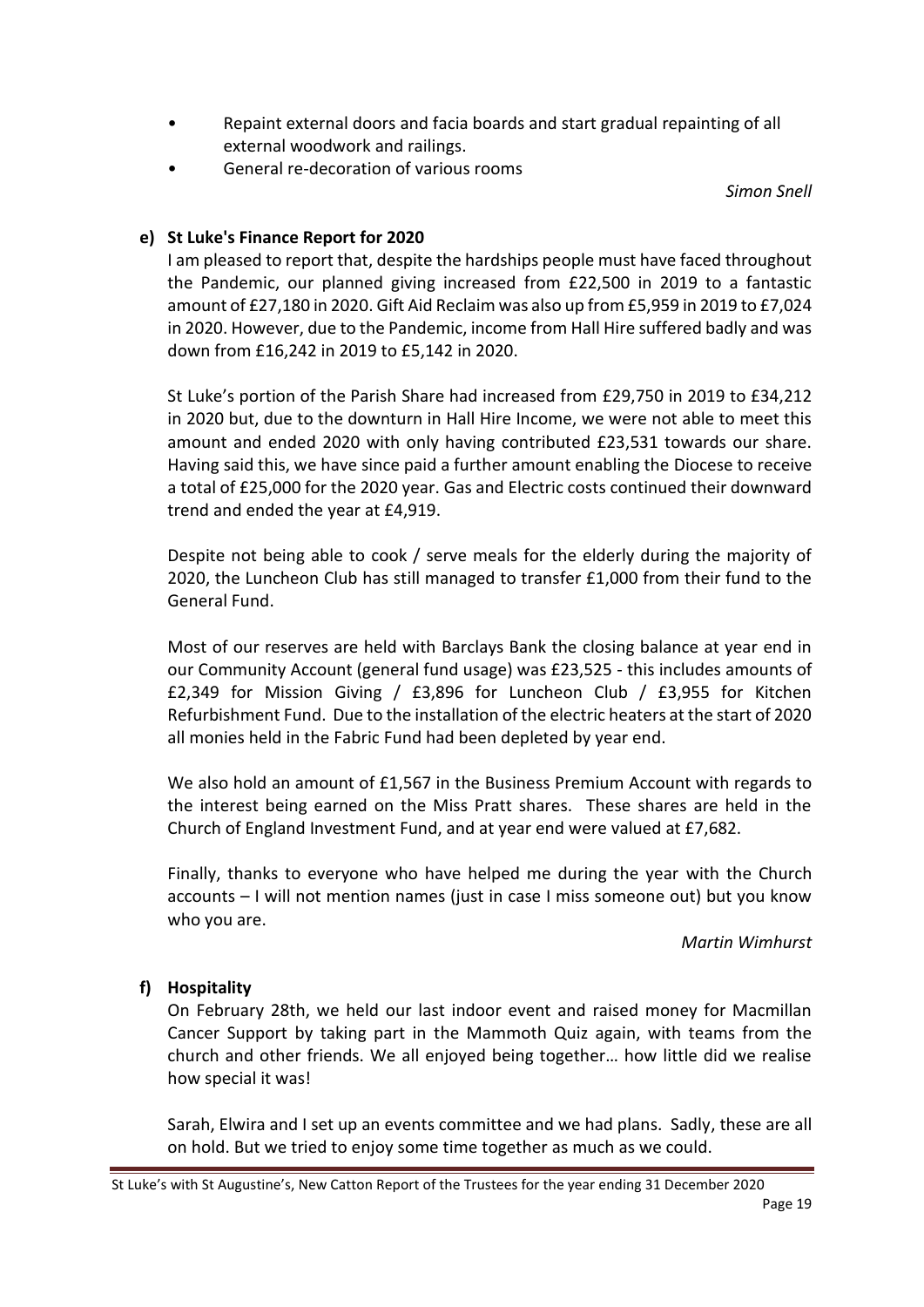Instead of meeting in The Revelation Café, St. Luke's and friends met online every Saturday for a while, for a catch up and a coffee together.

We held two other quizzes online, written and presented by my friend, Alan Barnes and although not the same, we certainly had some 'competitive' fun.

Hopefully we will be able to start getting together in person more and more and next year I will struggle to keep my report to the minimum word count!

*Karen Wimhurst*

#### **g) Worship at St Luke's in 2020**

As with everything in this most unusual and difficult year, the worship services at St Luke's have been affected hugely by the measures to tackle the pandemic.

We are pleased to say that we managed to quickly adopt the new technology, acquiring licences and new equipment which enabled us first to hold services online via Zoom, then to broadcast them on Facebook whilst back in the building during the summer, then back to Zoom again during the lockdown after Christmas. With Sarah's help, we also began daily Compline services which were attended by a faithful number, and because they were recorded and made available Facebook, people have been able to watch and participate at a later time.

Clearly it has been a source of frustration and sadness not being able to meet in person, especially for those who have not been able to join in online. It has also been a time of learning, making mistakes and, we hope, making worship more engaging. We have drawn on many different resources, and now have a sizeable recorded music library which can be used in future services, which is a lot less stressful than trying to do it live.

Worshipping via Zoom has presented challenges (especially when the technology hasn't cooperated) but has also enabled us to participate (and sing) from the comfort of our homes, even though it is mediated through a computer or phone. Having the whole service recorded and then available on Facebook has also meant that church members (and other people) have been able to watch later.

We eagerly look forward to being in church together in person, hopefully with reducing restrictions in line with the Government's plans. In the meantime, please let us know if there is anything the church can do to support you in worship online or in person.

Finally a big thank you to Andrew, Nicky, Richard & Angela, Phil, Steve, Martin and Karen who have all been involved in preparing the music, online prayer and doing the vital sound desk, slides and Zoom hosting.

*Simon Snell*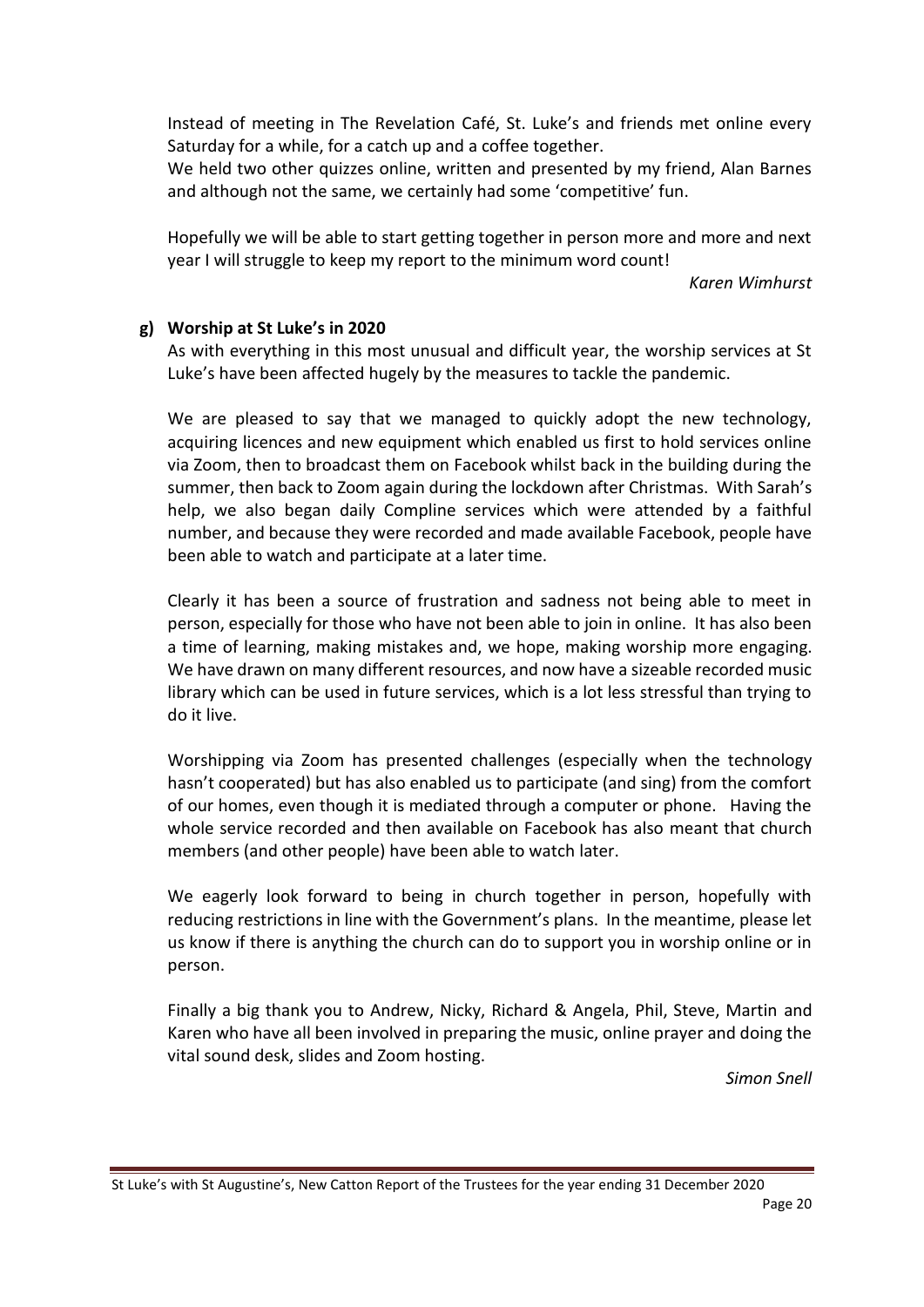#### **h) Lunch Club**

In the year we were only able to provide 9 meals ending on March 11th when the corona virus prevented our meetings in the Church for the rest of the year and beyond. We were, however, able to provide in July, September, November and December free afternoon teas and ploughman's lunch delivered by our helpers to the members' homes. Maria was also able to use our stock of food for the homeless.

This year we were able to give £1000 to the Church plus £100 for the homeless and we finished with a ring fenced balance of £3896.34.

During the year we were sorry to hear of the loss of Marion Durrant.

We await the development of the Jubilee Centre and the facilities provided by the Muslim Community to see how the Luncheon Club will be affected.

*Roy Hansell*

#### **Future Developments**

- Continued development of online and in church worship
- Refurbishment of the kitchen at St Luke's
- Further development of St Augustine's Way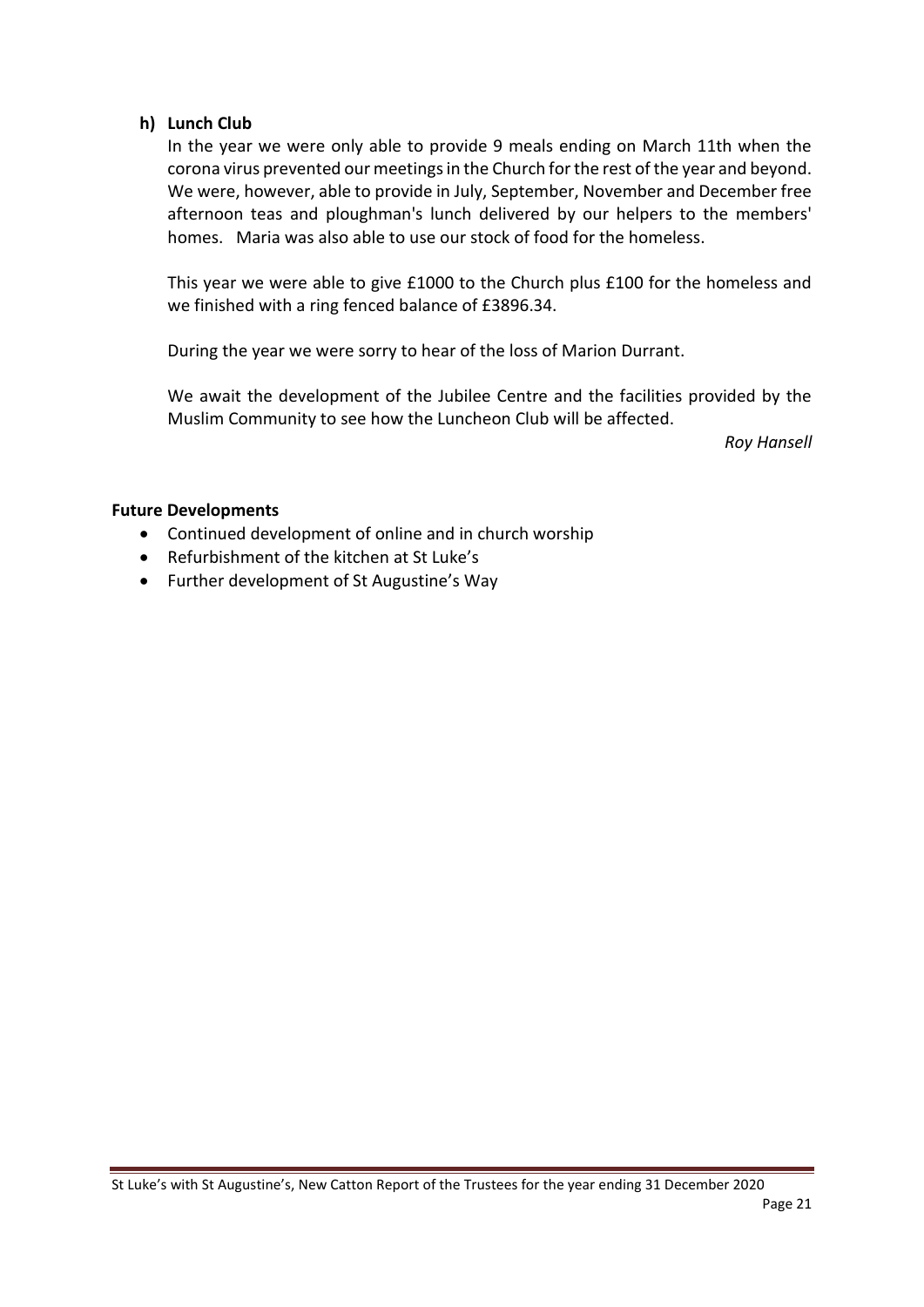**Financial Statement for 2020 Reserves Policy**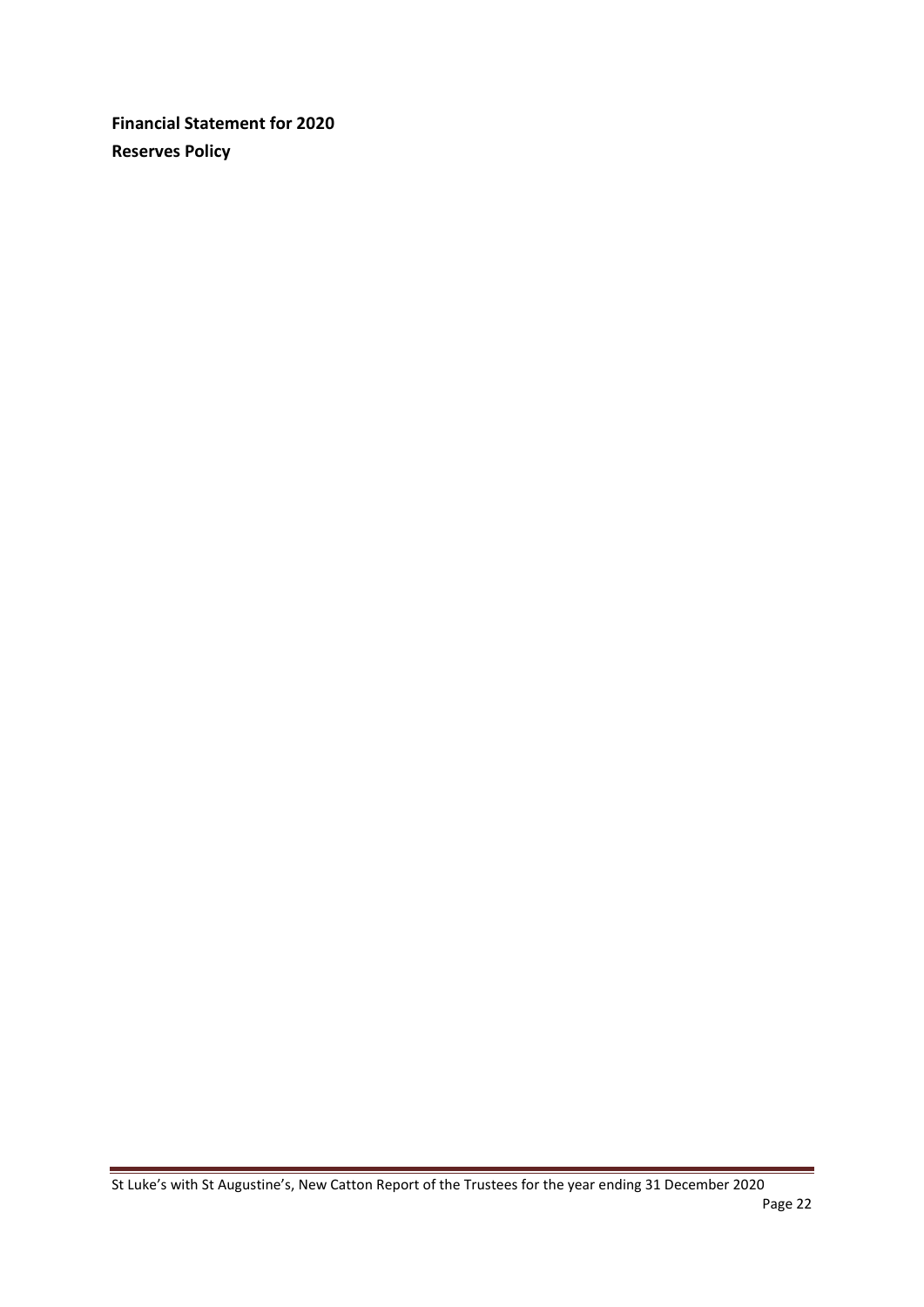# **Agenda for the Annual Parochial Church Meeting for 2020**

*Only those on the new church Electoral Roll are allowed to comment or vote.*

- 1. Apologies for Absence 2. Minutes of last year's APCM 3. Questions arising from Formal Reports a. Trustees Report. i) Parish Activities ii) St Luke's Activities iii) St Augustine's Activities b. Financial report*: If you have any questions on the enclosed accounts, which have been Independently Examined and accepted by the PCC, that you would like our Treasurer to answer then, where possible, please submit the question to the Treasurer 72 hours before the meeting so as he can give an informed reply to you at the meeting.*
- 4. Elections and Appointments as below
- a. Elect Members for the DCCs (*Nomination Forms are available in both churches)*
	- b. Assistant Wardens
	- c. Appoint an independent Auditor/Examiner
- 5. Setting the Date for next year's APCM

6. Any other Business – to be notified to Karen Wimhurst, the PCC Secretary before the start of the meeting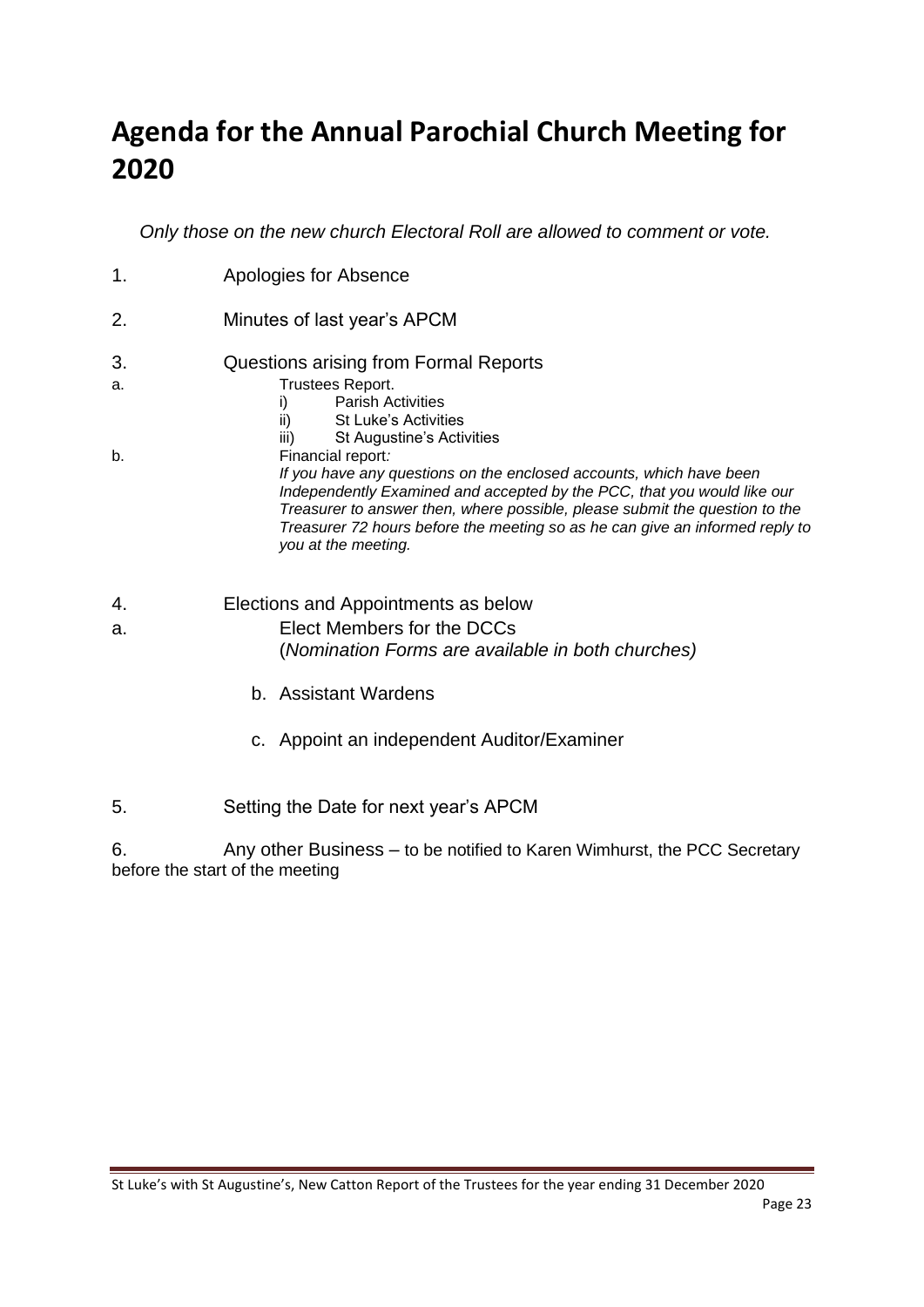# **PARISH OF ST LUKE'S WITH ST AUGUSTINE'S NEW CATTON**

## **ANNUAL PAROCHIAL CHURCH MEETING 2020**

The Annual Church Meeting was held on Zoom on Monday 19 October 2020. The Rev Sarah Quantrill, interim priest-in-charge, presided. 23 people were present. No apologies were received.

Sarah opened the meeting with a prayer and a reading: Colossians 3:12-17.

## **1. Acceptance of: Minutes of 2019 Annual Meeting**

Accepted unanimously and all attendees emailed their approval to the Secretary at the end of the meeting.

## **2. Elections and Appointments**

Election of the Churchwardens

Melissa Snell and Carrie Sant were both proposed and nominated for another year of office.

Election of new members of the DCCs: voting not required as places available exceeded nominations received.

#### St Augustine's

Howard Green, nominated by Carrie Sant and Dot Lenton. Matthew Williams, nominated by Judy Reynolds and Tim Lenton. Phil Kerrison, nominated by Carrie Sant and Howard Green.

## St Luke's

Frances Cooke, nominated by Melissa Snell and Jean Easton. Beth Magee, nominated by Melissa Snell and Karen Wimhurst.

## Appointment of Independent Examiner of Accounts

Nik Vitkovich was to be thanked for his tremendous job on the accounts this year, helping above and beyond where there had been issues due to the transition from one treasurer to another. Sarah would also see if he was willing to carry on inspecting our accounts.

## Election of Deanery Synod Representatives

The parish was entitled to elect 3 representatives: 2 from St Luke's and 1 from St Augustine's to serve for three years. Nicky Burr was re-elected for her final year as St Luke's representative and Carrie Sant for her first year for St Augustine's.